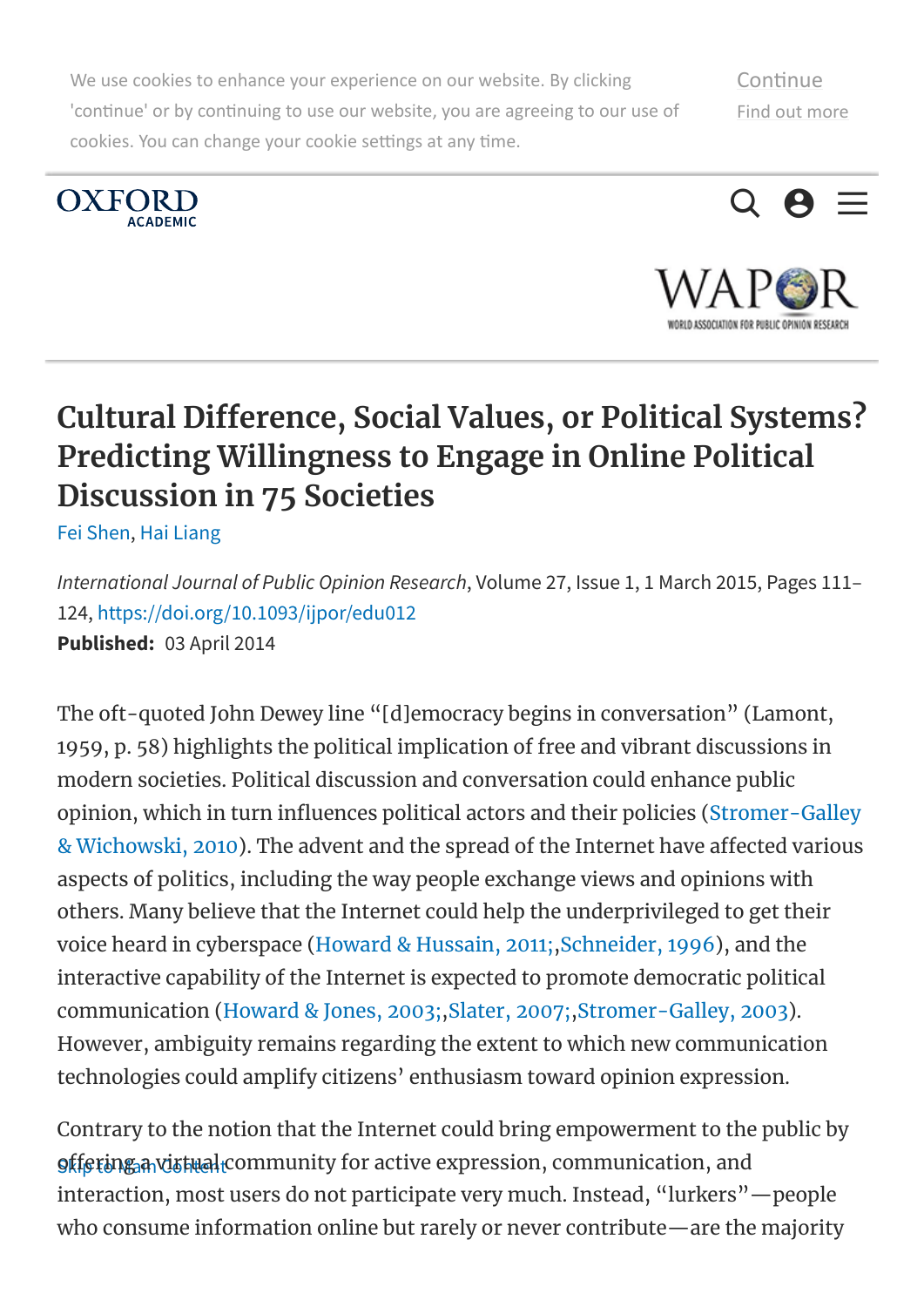in most online communities (Jones & Rafaeli, 1999; Nonnecke & Preece, 2000; Nonnecke, Preece, & Andrews, 2004). More than a decade ago, researchers found a high level of inequality in participation among users of online discussion forum (Schneider, 1996), yet, sadly, the situation remains largely the same in recent years (Himelboim, 2008). The 1% rule, a term coined by McConnell and Huba (2006), describes the phenomenon that people who create content online constitute ∼1% of the people who use the Internet. Taking into consideration the fact that not all people are connected to the Internet, the scenario of participation could be gloomier. Article Navigation

The fact that a small percentage of people participate in online political conversation does not prevent researchers from exploring the democratizing impact of discussion communities on politics. Much research has been conducted on online discussion communities worldwide: in the United States (Davis, 2005; Freelon, 2010; Papacharissi, 2004; Rheingold, 1993; Schwartz, 1995), in Europe (Jouet, Vedel, & Comby, 2011; Wodak & Wright, 2006), in the Arab world (Nashmi, Cleary, Molleda, & McAdams, 2010), in the Greater China area (Fung, 2002; Zhou, Chan, & Peng, 2008), and elsewhere in Asia (Thammo, 2009). Most of these studies take a qualitative approach and rely on case studies to examine how people do with discussion forums, how the technology empowers them, and the meanings and implications of their use of the technology. Most of these inquiries stay away from the question "what drives participation." However, for those studies focusing on participation and taking a quantitative approach (Jones & Rafaeli, 1999; Nonnecke & Preece, 2000; Nonnecke et al., 2004), sensitivity to cultural, social, and political differences is lacking. To fill in this lacuna, the primary question we ask in the current study is: In addition to micro-psychological determinants, do macrosocietal variables influence people's willingness to engage in online political discussion?

# Predicting Conversation: Motivation, Information Consumption, and Context

Skip to Main Content.<br>In online [communi](#page-0-0)ties. First, computer skills (Preece, Nonnecke, & Andrews, 2004) Previous research has identified a host of factors that lead to silence or engagement and motivations to learn about politics (Stromer-Galley, 2003) matter. Second, a minimum level of trust is needed for forum users to contribute content (Ridings,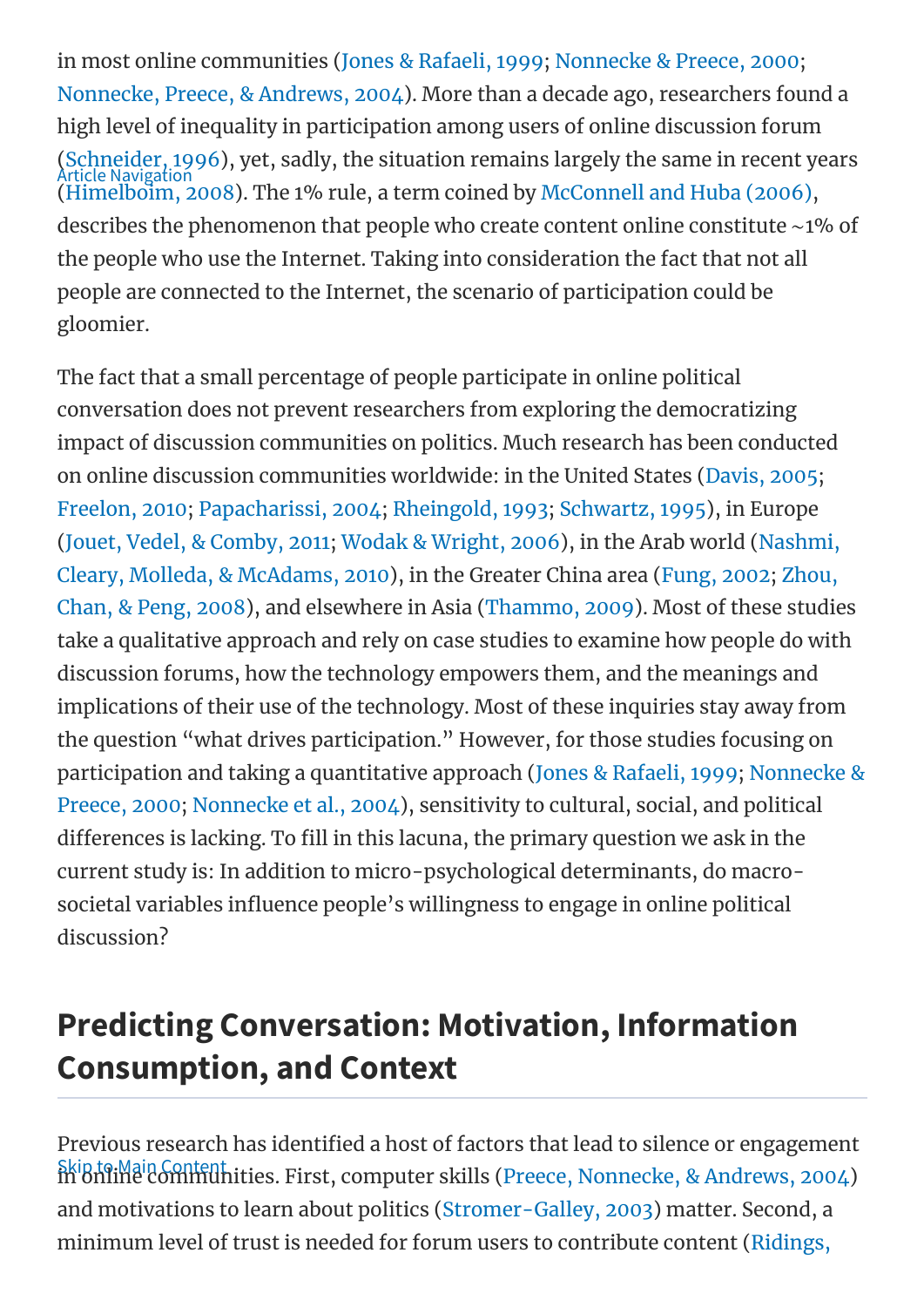Gefen & Arinze, 2006). Third, political communication researchers revealed a number of information consumption variables that are highly related to online political discussion: traditional news media exposure (Shah, Cho, Eveland, & Kwak, 2005), Internet news exposure (Nah, Veenstra, & Shah, 2006), and use of blogs (De Zuniga, Puig-I-Abril, & Rojas, 2009). Fourth, context also plays a role in predicting participation, including community size, forum traffic level (Nonnecke & Preece, 2000), and opinion climate (Price, Nir, & Cappella, 2006; Yun & Park, 2011).

Despite the diversity of the predictors that have been explored so far, the findings are somewhat limited in scope and predominantly micro-individualistic. The unit of analysis was exclusively individuals, with a few exceptions that examine the role of community features (Nonnecke & Preece, 2000). The frameworks invoked are largely social, psychological, and behavioral. Part of the overly focus on psychological attributes that contribute to online discussion stems from an underlying idealized assumption that human behavior in cyberspace defies regularities governed by social structural factors. It is true that the Internet may reduce or even overcome the temporal and geographic constraints and provides discussion spaces based on identical technologies for users across the globe; nevertheless, seeing the ways people behave in virtual communities as insulated from their cultural, social, and political configurations is untenable. Dahlgren (2005) considers that the impacts of the Internet on society depend on variations in democratic systems and cultures around the world and a simple and definitive conclusion will not suffice. Following this line of reasoning, we argue that citizens' involvement in political discussion in forums is not only a function of individual psychological factors but determined by macro-societal factors as well.

# Beyond Individualistic Predictors: Culture, Value, and Political System

Skinto Main Content<br>[colleagues](#page-0-0) (2012) found that higher democracy rating amplifies the relationship No direct empirical evidence has been documented as to how cultural, social, and political factors influence online discussion; however, a few previous studies hint at the role of contextual factors in determining cyber behavior and the consequence of Internet use. Analyzing data from 28 Asian and African countries, Nisbet and between individual Internet use and citizen demand for democracy. Specific to studies of online political discussion, Robinson (2005) looked across multiple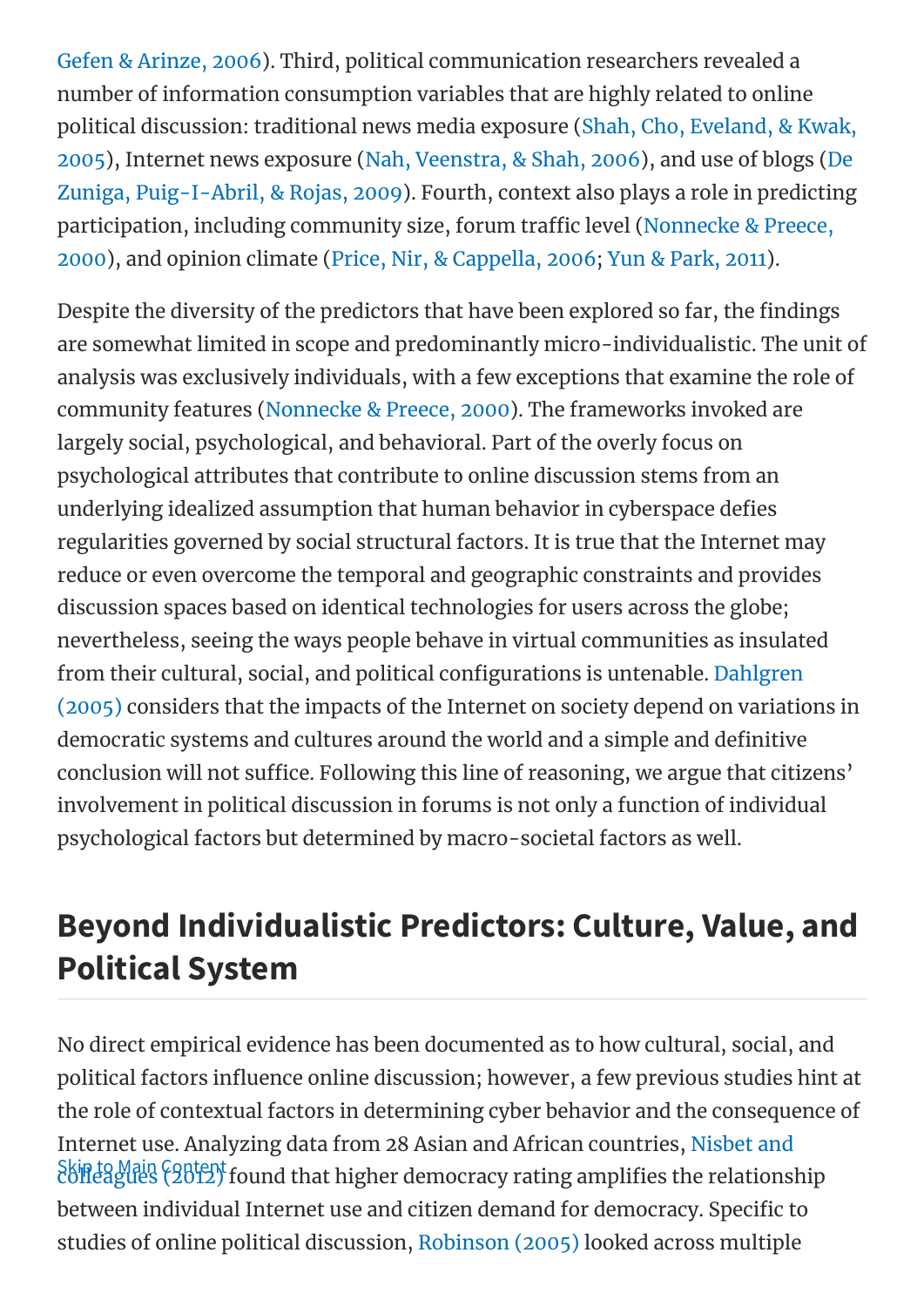countries and found that online message boards hosted on prominent newspapers in the United States, Brazil, and France exhibited significant cultural variation in terms of how users expressed themselves. Concerning political factors, studies conducted in countries where heavy and widespread Internet censorship is in place, for instance mainland China, revealed that online forum posting behavior was predicted by Internet use frequency, size of online friend network, and one's belief that the Internet could empower them politically (Shen, Wang, Guo, & Guo, 2009). Overall, it seems at least three sources of influence are at work: (a) cultural traditions that permeate people's everyday life, (b) the way people think and the values they cherish, and (c) the type of political institution that characterizes a given society.

### National Culture

People from some cultures are more expressive than others. The argument that culture shapes individual behavior is not new. For instance, Weber (1958) sees economic behavior as a function of religious culture. One of the most comprehensive projects on cultural difference comes from Hofstede's research on dimensions of national culture (Hofstede, 2001; Hofstede, Hofstede, & Minkov, 2010). Among Hofstede's six cultural indicators, two stand out to be potentially impactful on expressive behaviors: Individualism and masculinity. First, people from individualistic cultures will be more likely to express their viewpoints than those from collectivistic cultures where expression is usually tampered by concerns such as seniority, face-saving, and cohesion of social groups. Second, masculinity, traits ascribed to males such as assertiveness and heroism, seems to be positively associated with opinion expression. Males are more interested in politics and more likely to participate in politics-related activities than females in general—as is demonstrated by many empirical studies (Verba, Burns, & Schlozman, 1997). Therefore, we propose:

H1a: Discussion forums from societies high on individualism scale would be more willing to speak out (i.e., having a lower lurking percentage) than those of societies low on individualism scale (The cultural difference hypothesis).

#### Skip to Main [Content](#page-0-0)

H1b: Discussion forums from societies high on masculinity scale would be more willing to speak out (i.e., having a lower lurking percentage) than those of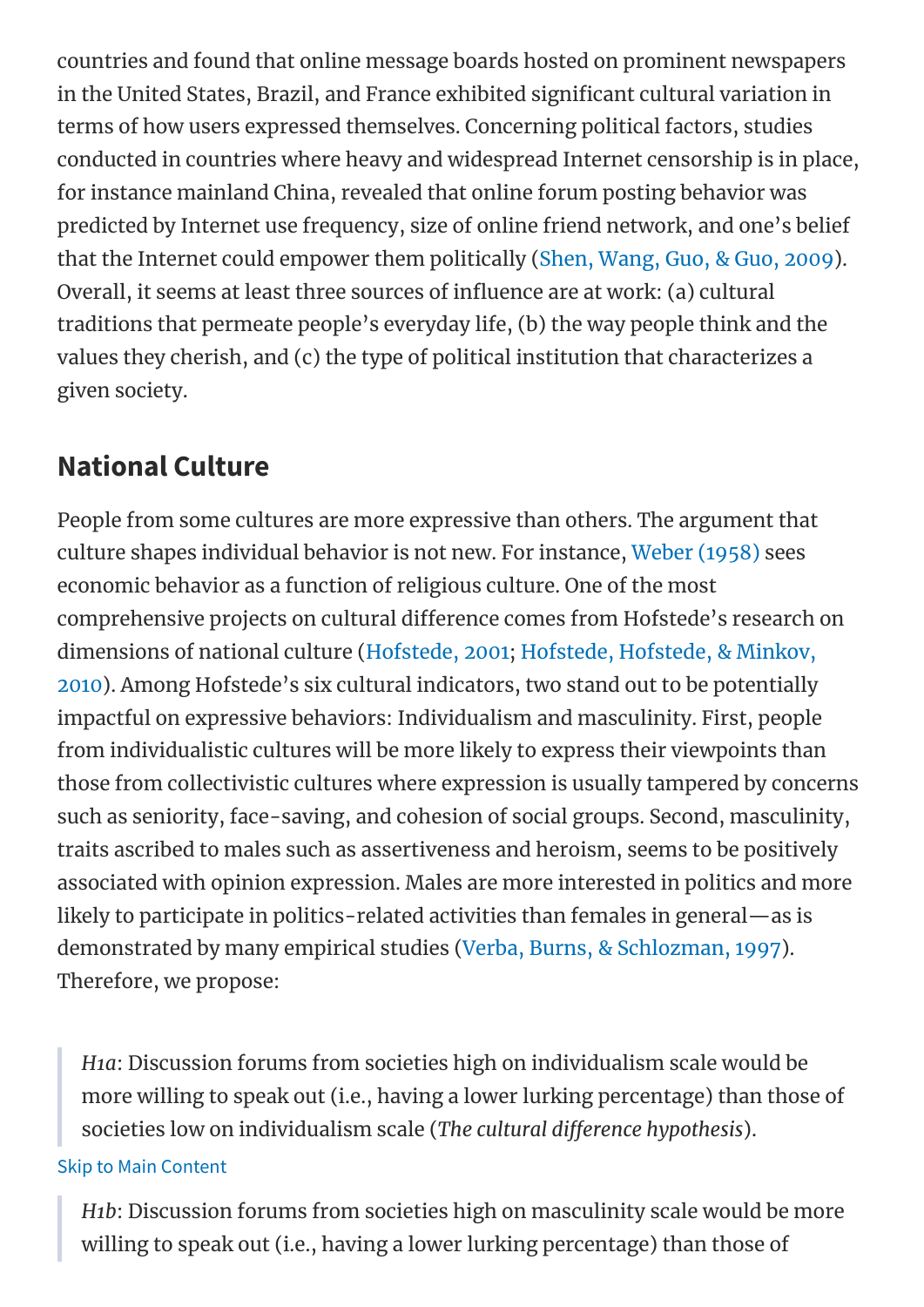## Value Orientation

Almond and Verba (1963) argued that a democracy requires a vibrant participating culture that goes with it. They found a stronger presence of participatory attitudes in Britain and the United States than in Germany, Italy, and Mexico. A dynamic civic culture has to be anchored in the values held by people. If a society values expression high, more active participation could be expected regardless of the forms and contexts of participation (i.e., offline and online). One dimension of postmaterialist values is self-expression versus survival value orientation (Inglehart, 1997). Self-expression value orientation emphasizes freedom of speech, trusting, and more say in government, whereas survival value orientation concerns economic growth and maintaining social stability and order. Nations high on self-expression value scales include most English-speaking countries (e.g., the United States, Canada, Australia, and Britain) and Protestant European states (e.g., Denmark, Switzerland, and Sweden); in contrast, Confucius, Orthodox, and Islamic states are most low on self-expression scale (Inglehart & Welzel, 2010). In the case of people from societies where more emphasis is placed on expression, less lurking will be observed in political discussion forums. Thus, we propose:

H2: Discussion forums from societies with high self-expression value would be more willing to speak out than those of societies with low self-expression value (The value orientation hypothesis).

## Political System

Skip to Main Content In addition to culture and value orientations, political institutions might also play a role in determining the way Internet users behave. The main mechanism lies in the measures of Internet control that each country takes. Internet censorship is widely practiced for religious, political, and other concerns across the world. In general, democracies are far less likely to censor media, including the Internet, for political purposes (Whitten-Woodring, 2009). Censorship, implementation of real-name [registration,](#page-0-0) and violation of users' rights create a chilling effect on the public, deterring people from actively participating in political discussions online. For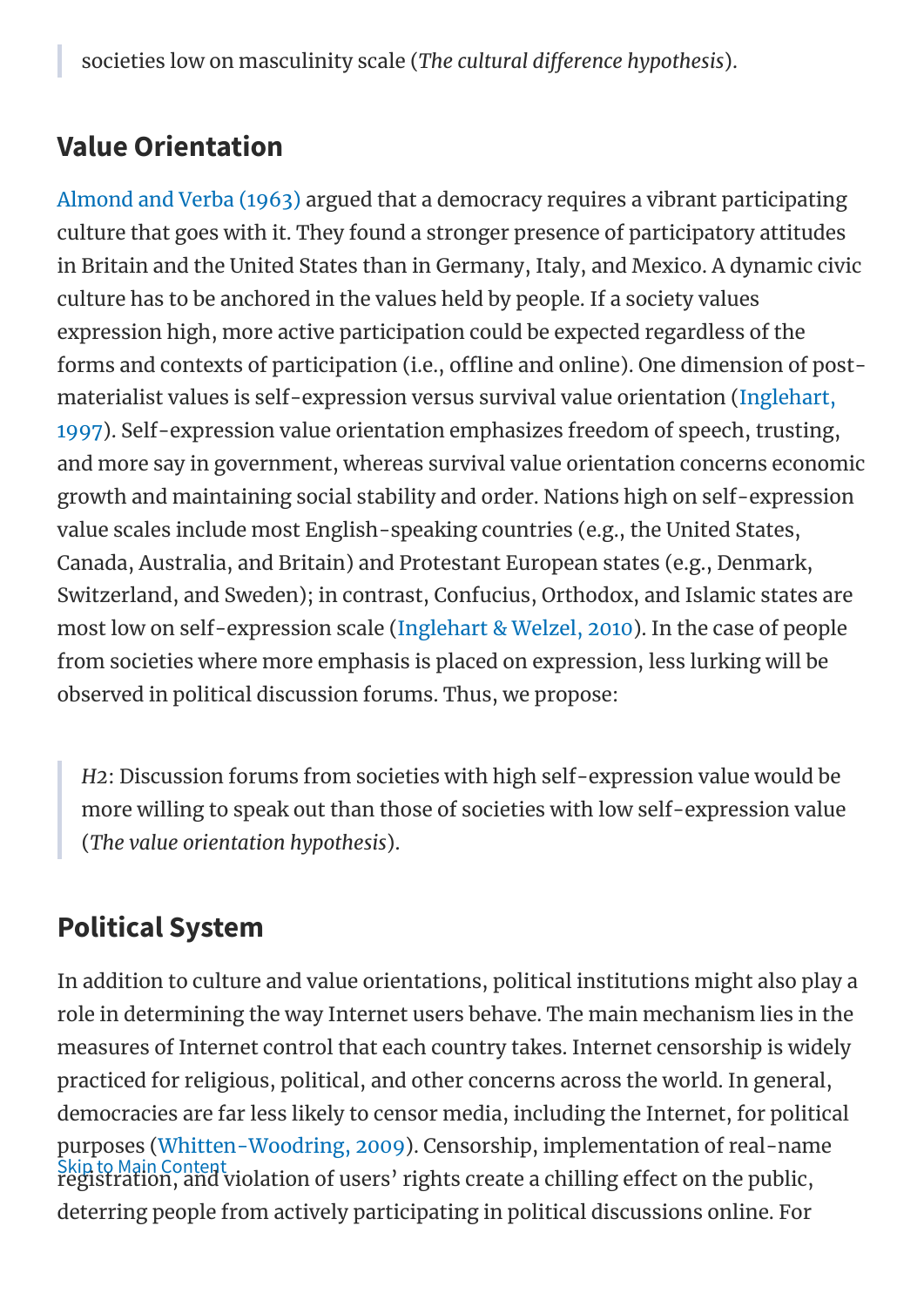example, in China, prominent political bloggers could face imprisonment and house arrest, and a comment made on online forum could lead to a sentence. In extreme cases, the government would shut down the whole country's access to the Internet, as the Egypt government did in January 2011. Facing a hostile Internet environment, lurkers play a much lower stakes game than those who actively speak out in forums. When a hostile opinion climate emerges, adopting a simple loafing strategy is usually the case (Yun & Park, 2011). Given the aforementioned rationale, we propose:

H3: Discussion forums from societies high on democratic index would be more willing to speak out than those of societies low on democratic index (The political institution hypothesis).

## Methods

#### Data

Were [downloaded](#page-0-0) for analysis. The crawling process spanned from 2012 to 2013. We The data for this study contain two parts: Political discussion forum data and country-level predictor data. The discussion forum data were collected in three steps. First, a list of countries with Internet access was obtained from a worldwide Internet statistics organization. $^{\rm 1}$  Second, a series of Google search was conducted through using a consistent Boolean search term "forums/bulletin boards" and "country name" in both English and languages used in those countries. A total of 75 countries or territories and their corresponding 103 forums were identified $^2$  (see [Supplementary](https://oup.silverchair-cdn.com/oup/backfile/Content_public/Journal/ijpor/27/1/10.1093_ijpor_edu012/1/edu012_Supplementary_Data.zip?Expires=1513666095&Signature=BpiEkl5v1mVWpT2GtAQTOKGOKQTDcjfU6oLyFSjuptHUYvS4cfi5BK3oprY1ZvC6YIdwrwqXfaEmpeOB4gy6OWsrfWsAiO1zZRtQ2F9IGt0xzCpoqf68W5Ng5TwHiQGbM6tTN59YpZO9OlTuUApT480-YiCVNFL6-EbvMn0x-yploQ5zUjNEBlFVltk-z8mJyzR4MmyxyEhYTzh3p1i6THI2KXj1cgarbvROzGzdsGoZYVlJrUta-Gxuvhv~okKX98142fo5Q9rG43-kAG3sHexbjcnut~fSH622ZEpYPVBWXChjiKRO6RCa5shh30y8G-xEf8vBJNCvSMa1Th4pKg__&Key-Pair-Id=APKAIUCZBIA4LVPAVW3Q) Appendix 1 for details). Among them, 47 countries have one forum and 28 countries have two forums. It is not our intention to claim we obtained an exhaustive list of all the popular forums, but data based on these forums give us enough variance to test our hypotheses. The list covers a diverse range of countries speaking 24 languages from Asia (27), America (11), Europe (23), Africa (11), and Oceania (3). The list contains 35 of the top 40 largest economies in the world. The list also has small economies such as Kyrgyzstan, Zimbabwe, Mali, and Trinidad and Tobago. Third, all threads in the "politics" sections $^3$  of the selected forums used Easy Web Extract [\(http://webextract.net/](http://webextract.net/)), a Web scraping software for the crawling task. Most discussion forums use commonly available database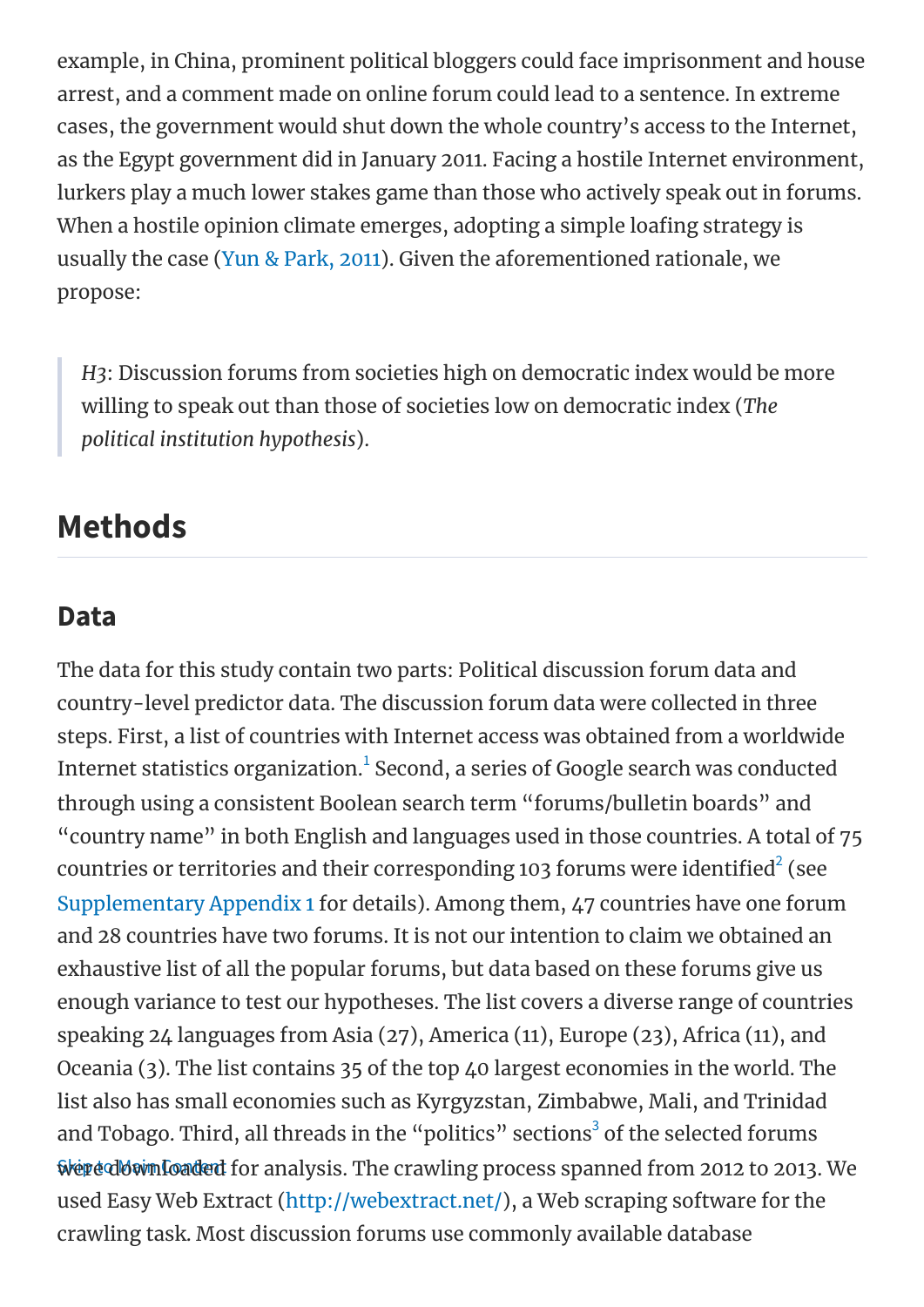management systems (e.g., Dizcuz!, vBulletin, etc.), which are highly similar in terms of their structures. Each section of a forum contains a table that tabulates all posted threads. Each thread will be given a unique URL address. For each thread, the following information was retained: URL of the thread, title of the thread, time and dates of the thread, content of the thread, number of views (i.e., the number of users who clicked on the thread), number of replies the thread received (i.e., the number of users who leave comments), and authors' screen names. A total of 1,699,784 threads were captured.

### Measure

### Reply/view ratio

Not all online discussion receives the same amount of replies (Himelboim, Gleave, & Smith, 2009). Reply/view ratio for a thread is the key endogenous variable in the current study. We took the ratio of the number of views and the number of replies a thread received to quantify the percentage of Internet surfers who expressed their views after reading a thread. Conceptually, it speaks to the level of willingness to engage in political conversation and dialogue, or, reversely, the amount of lurking behavior in a forum. The possible range of reply/view ratio is from 0 to 1. If a thread receives no replies, the reply/view ratio for the thread will be 0 regardless of how many people read the thread. If every click onto a thread results in a new comment, the reply/view ratio of the thread will be 1. The purpose of using a ratio measure here is to control for topic popularity. The grand mean for this variable is 0.021 (SD = 0.042). On average, 2% of the clicks on a thread will result in a reply. The lowest country-level mean is 0.003 (Namibia) and the highest is 0.108 (Spain). Because a substantial amount of threads received no replies, the original distribution of reply/view ratio scale was highly skewed toward the 0 end  $(M = 0.02, SD = 0.04,$ skewness = 13.24, kurtosis = 255.44). Thus, we log-transformed this variable to ensure a normal distribution ( $M = -4.53$ ,  $SD = 1.18$ , skewness = -0.25, kurtosis = 0.61).

### National culture dimension

Skip to Main Content We [included](#page-0-0) four Hofstede's cultural dimensions into our study: Power distance (PDI), individualism versus collectivism (IDV), masculinity versus femininity (MAS), and uncertainty avoidance (UAI). Data on these four dimensions were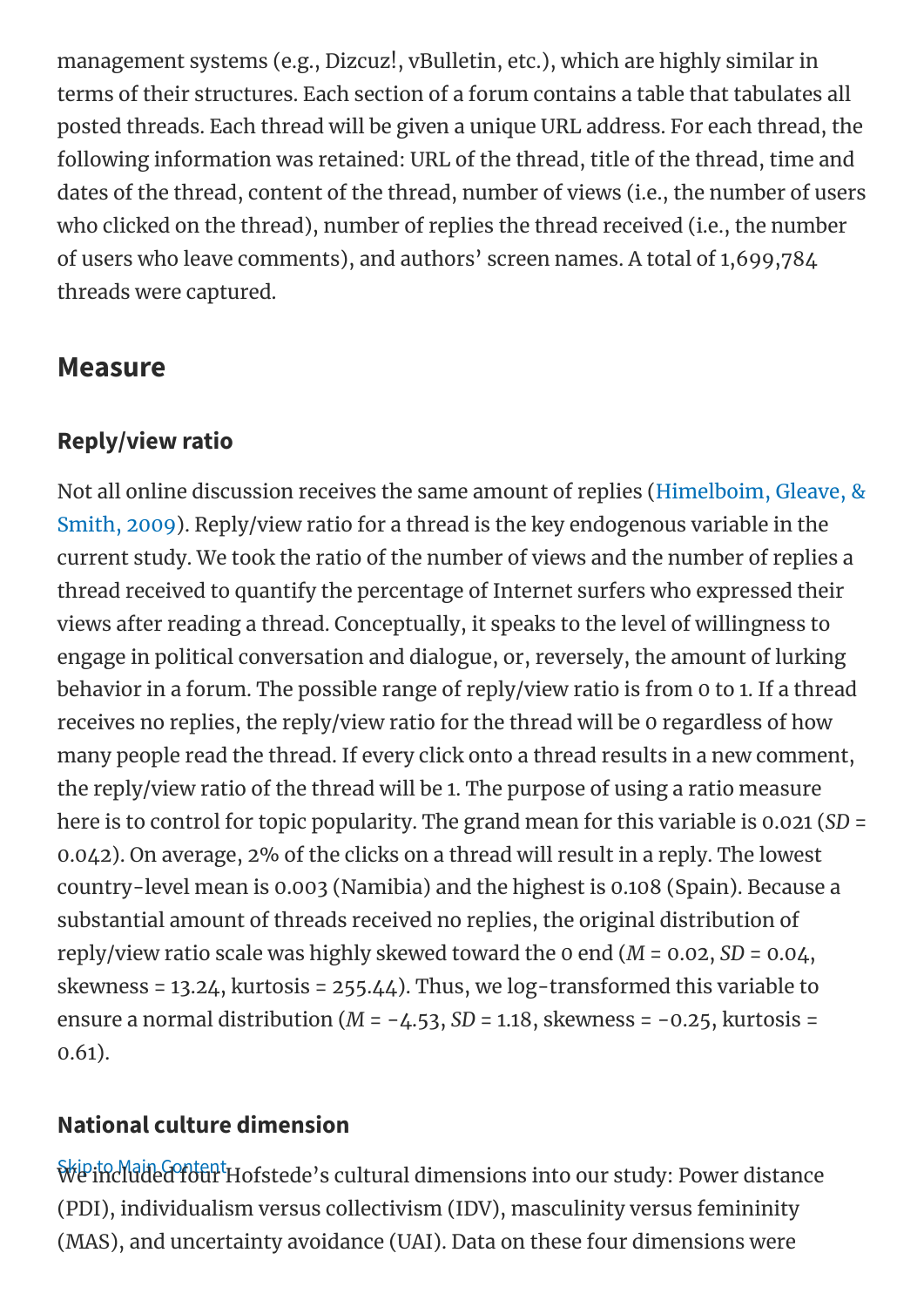harvested from Hofstede's official Web site [\(http://geert-hofstede.com/index.php\)](http://geert-hofstede.com/index.php). All measures are on a 1–120 scale. Society with a high PDI score tends to accept a hierarchical order and no justification is needed for such inequality; society with a high IDV score prefers the notion that individuals are responsible for themselves in a loosely knit social framework; society with a high MAS score emphasizes achievement and assertiveness more than cooperation and modesty; and society with a high UAI score exhibits low levels of tolerance toward future uncertainty and ambiguity. In our sample, the average scores for PDI, IDV, MAS, and UAI were 62.288 (SD = 22.471), 41.458 (SD = 23.588), 50.797 (SD = 15.416), and 66.271 (SD = 21.368), respectively.

### Value orientation

In addition to national culture dimensions, two important value orientation indicators were included in the study: traditional/secular–rational values and survival/self-expression values (Inglehart & Welzel, 2005). Unlike Hofstede's cultural indicators, the two value orientation indicators help distinguish traditional societies from modernized secular societies. The data for the two value orientation dimensions were obtained from the World Value Survey Web site [\(http://www.worldvaluessurvey.org\)](http://www.worldvaluessurvey.org/). We used summary statistics from the most recent wave of the survey fielded in 2006. Higher traditional/secular-rational value score means more secular–rational value orientation, whereas higher survival/selfexpression value score means emphasis of self-expression and quality of life. In our sample, the average scores for the two indicators were -0.324 (SD = 0.934) and 0.056 (SD = 1.096), respectively.

### **Effective democracy**

**[interaction](#page-0-0) betwe**en formal democracy score and rule of law (effective democracy = There are quite a few publicly available scoring systems aiming to characterize the levels of democracy across the globe (e.g., Freedom House's Freedom in the World index, the Democracy Index compiled by the Economist Intelligence Unit, the Polity IV scheme, etc.). However, formal democracy and effective democracy are different (Rose, 2009). Formal rights become effective only when they are protected by the rule of law. Inglehart and Welzel (2003) operationalized effective democracy as the formal democracy × rule of law) by using Freedom House's Freedom in the World index and World Bank's Rule of Law Index. Knutsen (2010) recently argued that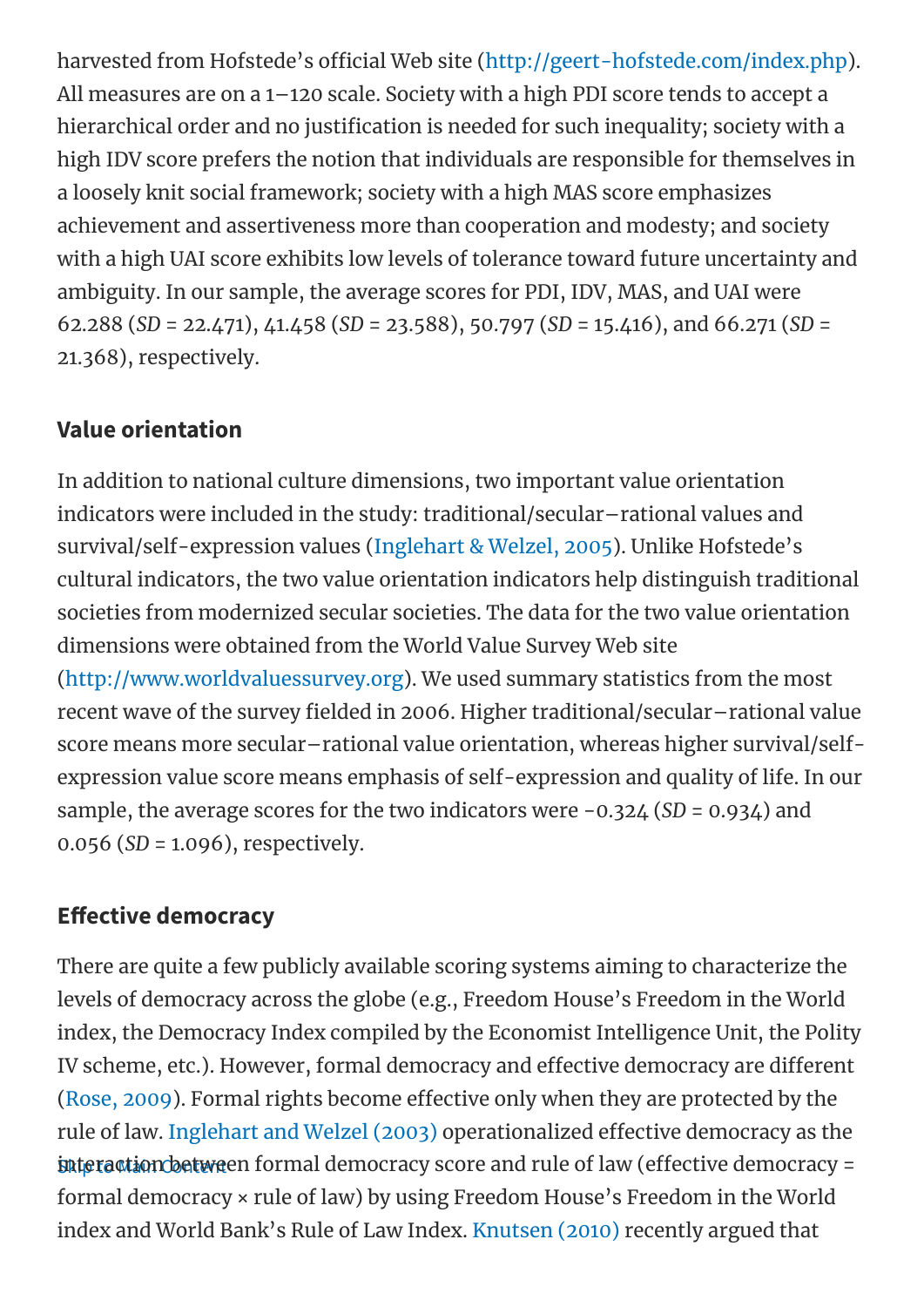Freedom House's measure is not a pure measure of formally guaranteed rights and hence a better choice would be the Polity IV scheme, which measures democracy based on the formal system. Therefore, we operationalized effective democracy as the Polity IV score weighted by the Rule of Law Index

[\(http://info.worldbank.org/governance/wgi/mc\\_countries.asp](http://info.worldbank.org/governance/wgi/mc_countries.asp)).The Polity IV Score uses a 21-point scale ranging from −10 (hereditary monarchy) to +10 (consolidated democracy). The mean of Polity IV score of our sample was 3.213 (SD = 4.175). Countries in our sample contain consolidated democracy such as Germany, incoherent authority regimes such as Singapore, and autocracies such as Saudi Arabia. This score was then weighted by the Rule of Law Index following Alexander and Welzel's formula (2011).<sup>4</sup>

#### Control variables

Three control variables were included: Gross domestic product per capita, Internet penetration, and the total number of threads from the selected forums. Data on gross domestic product per capita were obtained from the World Bank (M = 15,681 USD, SD = 16,268). Internet penetration data in 2012 were collected from Internet World Stats ( $M = 48.23$ ,  $SD = 25.25$ ). The country with the highest penetration rate in our study was Norway (95%), but there are other relatively less developed countries, for instance, Côte d'Ivoire (2.4%) and Guinea (1.5%). Total number of threads of the selected forums ( $M = 22,721, SD = 37,526$ ) varies from 1,298 (Mali) to 270,574 (China). These three variables were controlled in our analysis because of their potential direct or indirect impacts on people's willingness to participate in online political discussions.

<u>will wiolatecthe as</u>sumption of independence for linear regression (Bliese & Hanges, We used both ordinary least squares (OLS) regression and multilevel regression to test the hypotheses. The dependent variable for OLS regression analysis was the mean of all threads' reply/view ratios within a country's selected forum; the dependent variable for multilevel regression analysis was the reply/view ratio of a particular thread. The strength of MLM lies in its capability of taking into account internal homogeneity within groups. In our study, each thread nested under the same forum (i.e., country) could be influenced by the unique characteristics of a particular country. Hence, pooling all of threads together without discrimination 2004). A total of 1,699,784 threads were nested under 75 countries. Reply/view ratio is a Level-1 variable. All country-level predictors are Level-2 variables.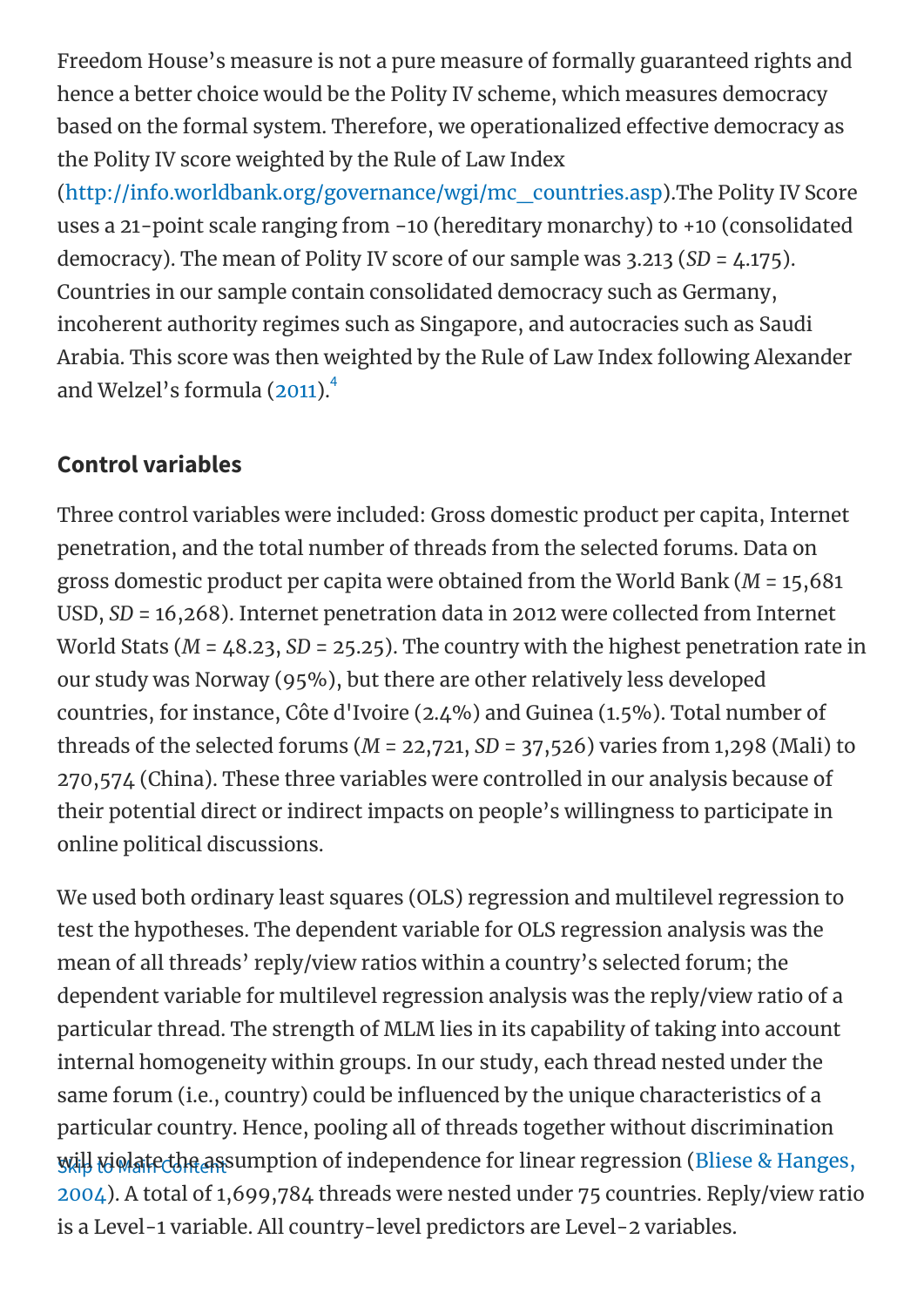## Results

Before testing the three hypotheses, we first estimated a null model to calculate intraclass correlation. A null model in multilevel analysis is similar to one-way analysis of variance, and intraclass correlation indicates the proportion of variance attributable to between-group differences. Result of estimating a null model showed that there was a statistically significant between-country variance in reply/view ratio. The intraclass correlation was .421. That is to say, ∼42.1% of the variance in threads' reply/view ratios could be attributed to the country-level differences.

H<sub>1</sub> and H<sub>2</sub> postulated that cultural differences such as individualism and masculinity, and the self-expression value orientation, would have an impact on people's willingness to engage in political discussions. Model 1 included both cultural and modernity indicators (Table 1). The result showed that none of the cultural indicators were significant predictors of reply/view ratio. Nevertheless, the self-expression value turned out to be a significant predictor. For societies that emphasize self-expression, threads in their discussion forums had a higher reply/view ratio (Figure 1).



#### Figure 1

#### **Value orientation and t**online political discussion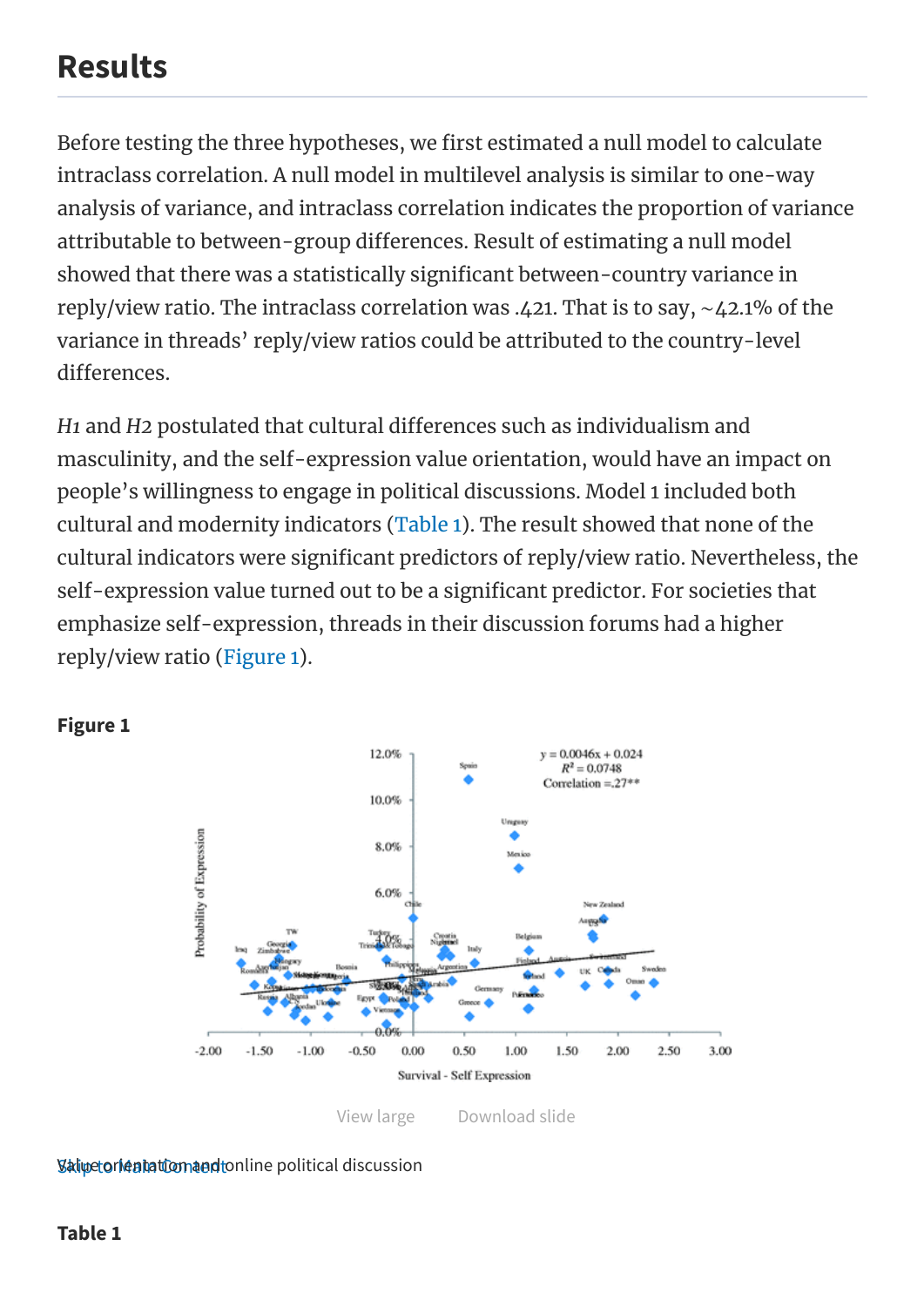Skip to Main [Content](#page-0-0) Null model Model 1 Model 2 OLS Model 3 Intercept –4.35\*\* (.09)  $-6.38***$ (1.33)  $-7.14***$ (1.35) –6.88\*\* (1.32) Control variables  $\Delta R^2 = 1.8\%$ ; N = 75 (15) GDP per capita .14 (.17) .15 .15 .17 .15 .19 .15 Internet penetration .11 (.90) –.07 (.88) –.27 (1.01) No. of threads .00 (.09) .03 (.09) 0.02 (.08) National cultural dimension 59 PDI .00 (.01) .00 (.01) .01 (.01) .01 (.01) IDV –.00 (.01) –.01 (.01) –.01 (.01) MAS -.00 (.01) 00. 01 00 (.01) -.00 (.00) UAI .01 (.00) .01 (.01) .01 (.00) Value orientation 50 Traditional-rational –.33 (.13) –.33 (.13) –.31 (.16) Survival-self expression .28<sup>\*</sup> (.14) .27<sup>\*</sup> (.13) .34<sup>\*\*</sup> (.12) Political institution 47 Effective democracy  $-(-)$  .08\* (.04) .08\* (.03) Total  $R^2$  =  $38.1\%; N = 48$ Random effect  $\Delta R^2$  = 8.0%; N =  $\Delta R^2$  = 17.6%; N =  $\Delta R^2$  = 10.9%; N =

Multilevel Regression and Robust OLS Regression Predicting Online Political Discussion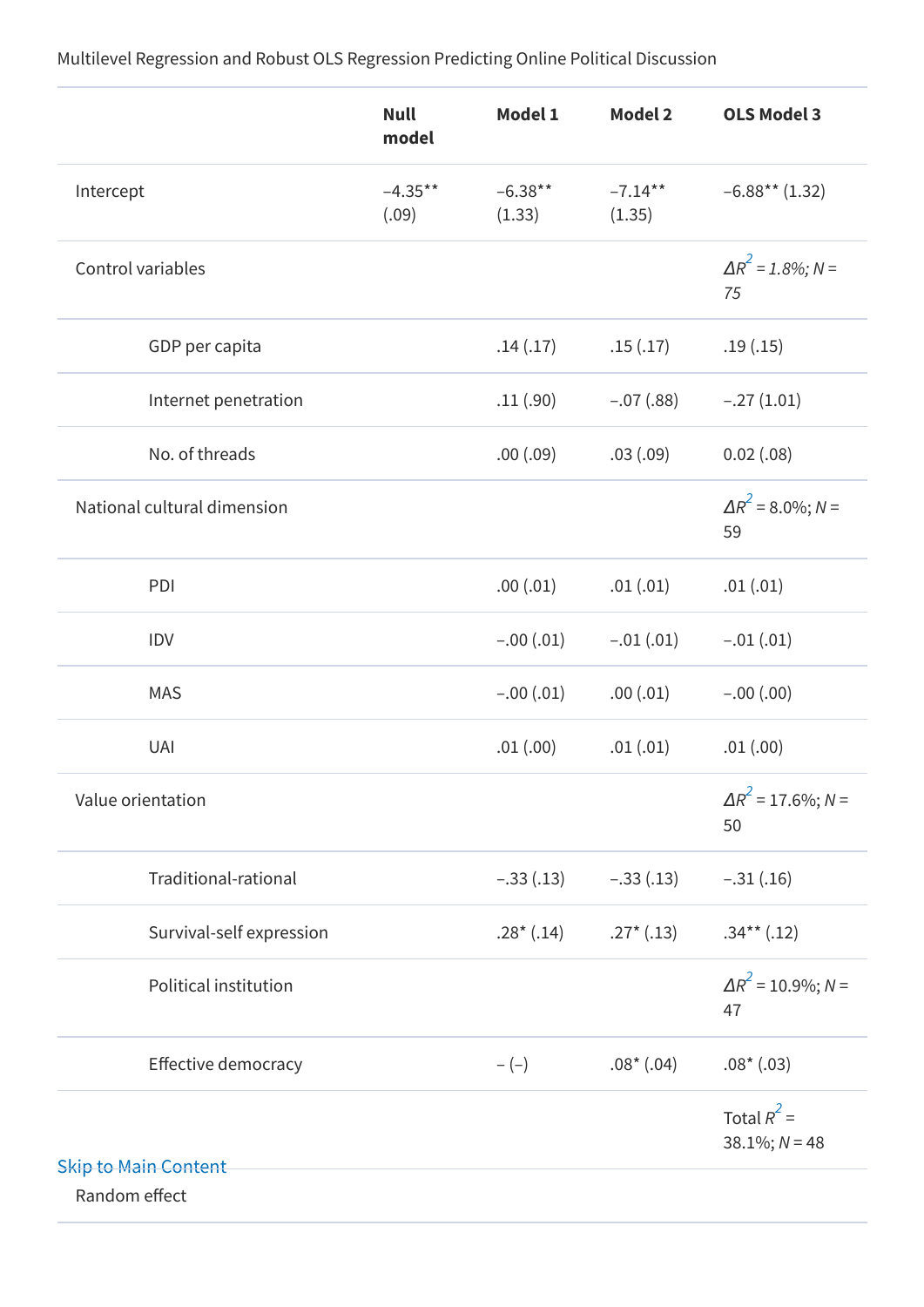|                                        | <b>Null</b><br>model | <b>Model 1</b>    | <b>Model 2</b>    | <b>OLS Model 3</b> |
|----------------------------------------|----------------------|-------------------|-------------------|--------------------|
| Residual                               | $.84***$<br>(.00)    | $.84***$<br>(.00) | $.84***$<br>(.00) |                    |
| Intercept [Subject =<br>Country*Forum] | $.61***$<br>(.10)    | $.53***$<br>(.10) | $.50**$<br>(.09)  |                    |
| $-2LL$                                 | 3,346,543            | 3,346,569         | 3,346,570         |                    |

Note. \*\*p < .01, \*p < .05

[View Large](https://academic.oup.com/view-large/83030128)

Model 2 included the political institution variable—democracy—into the equation. Interestingly, when democracy indicator was entered, democracy was found to be a significant predictor of reply/view ratio. For countries with higher democracy score, threads from their discussion forums tend to have higher reply/view ratios (Figure 2). Robust OLS regression produced similar results (Table 1, column 4). Control variables' roles were negligible and they explained <1.8% of the variance in reply/view ratio. The four cultural indicators explained ∼8% of the variance. However, the two value orientation indicators combined explained ∼17.6% and a single democracy score explained >10% of the variance. In sum, H1 was not supported and H2 and H3 were well supported by our data.





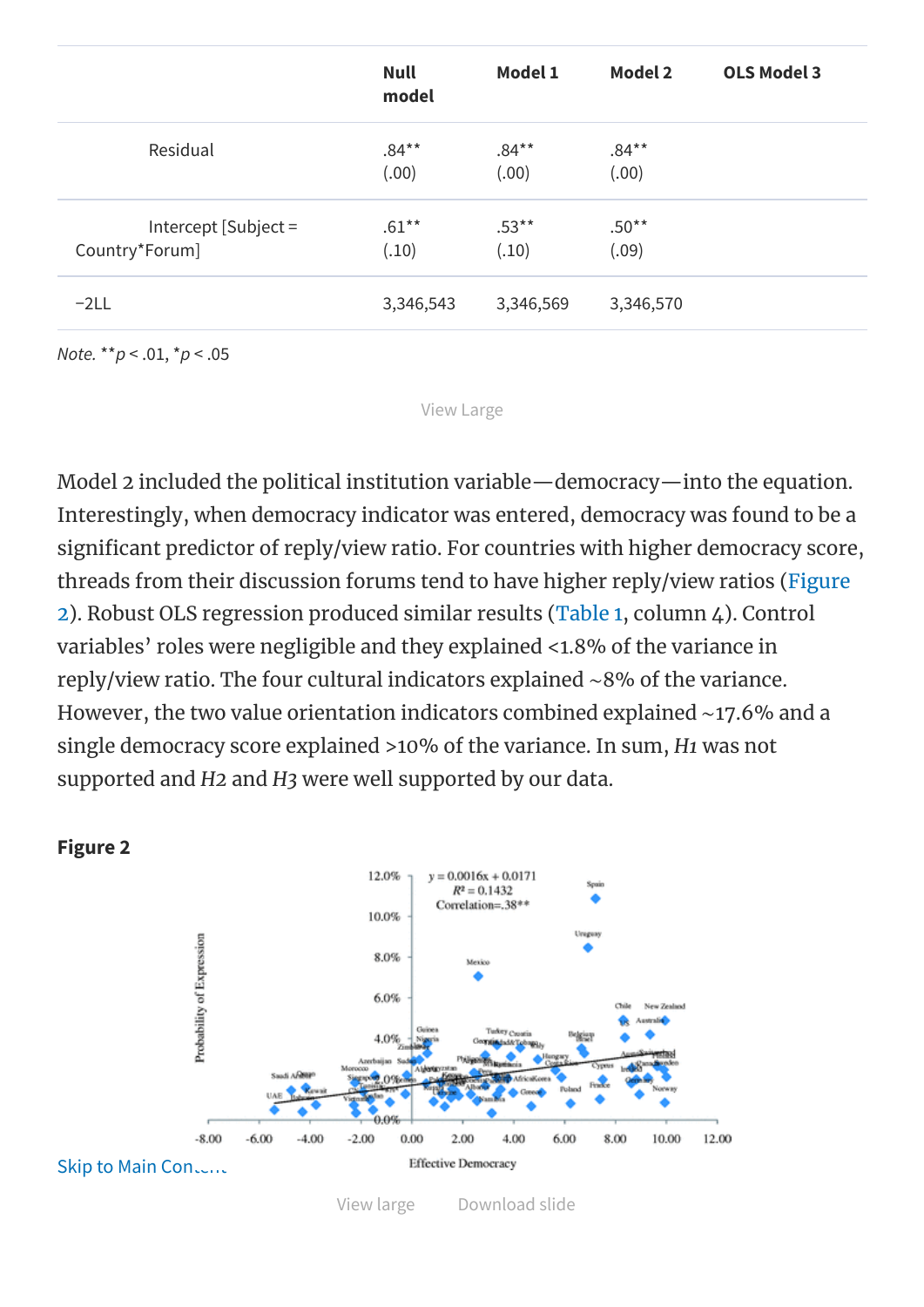# Conclusions and Discussion

The unique contribution of this study lies in its attention to the macro-societal variables' influence on people's willingness to engage in online political discussion. Despite lurking in online communities being a global phenomenon, the degree to which lurking happens is not constant. We found a significant variation in levels of enthusiasm toward opinion expression online across the world. Forums with high reply/view ratios are those from countries such as Spain, Chile, Australia, and the United States, whereas Bahrain, Vietnam, Jordan, and China are examples of countries with low reply/view ratios—lots of people read posts but, proportionally, few of them express their own views.

Our findings suggest that willingness to engage in political conversation in online forums is not only influenced by micro-individualistic factors as was suggested by previous literature, but also determined by macro-societal variables. First, value orientation matters. Self-expression value orientation, a measure Inglehart (1997) used to characterize the level of modernity of a society, is positively related to active participation in discussion forums. Countries high on this scale are all Englishspeaking countries: New Zealand, Australia, the United States, Canada, and Britain. The mechanism of the link is relatively unambiguous: People who hold a set of attitudes that emphasize expression and civic rights over economic stability and social order are more willing to offer their viewpoints when exposed to a piece of political information or comment (attitude–behavior link). Beyond values, political institution also plays a prominent role. We find that democracy is a robust predictor of willingness to express one's ideas online—it explains >10% of the variance in our model. If we roughly categorize countries into democracies and non-democracies, 100 views result in 2.5 pieces of replies in democratic countries, but the same amount of views only result in one piece of reply in authoritative states.

Skip to Main Content Why are civic culture and political institution more important than national culture in predicting online expression? Democracy guarantees political rights, civic [freedom,](#page-0-0) and a free press. These are the underpinning pillars that encourage and support citizens' self-expression values, which in turn could be translated into online action. Political structure could directly impact on people's online discussion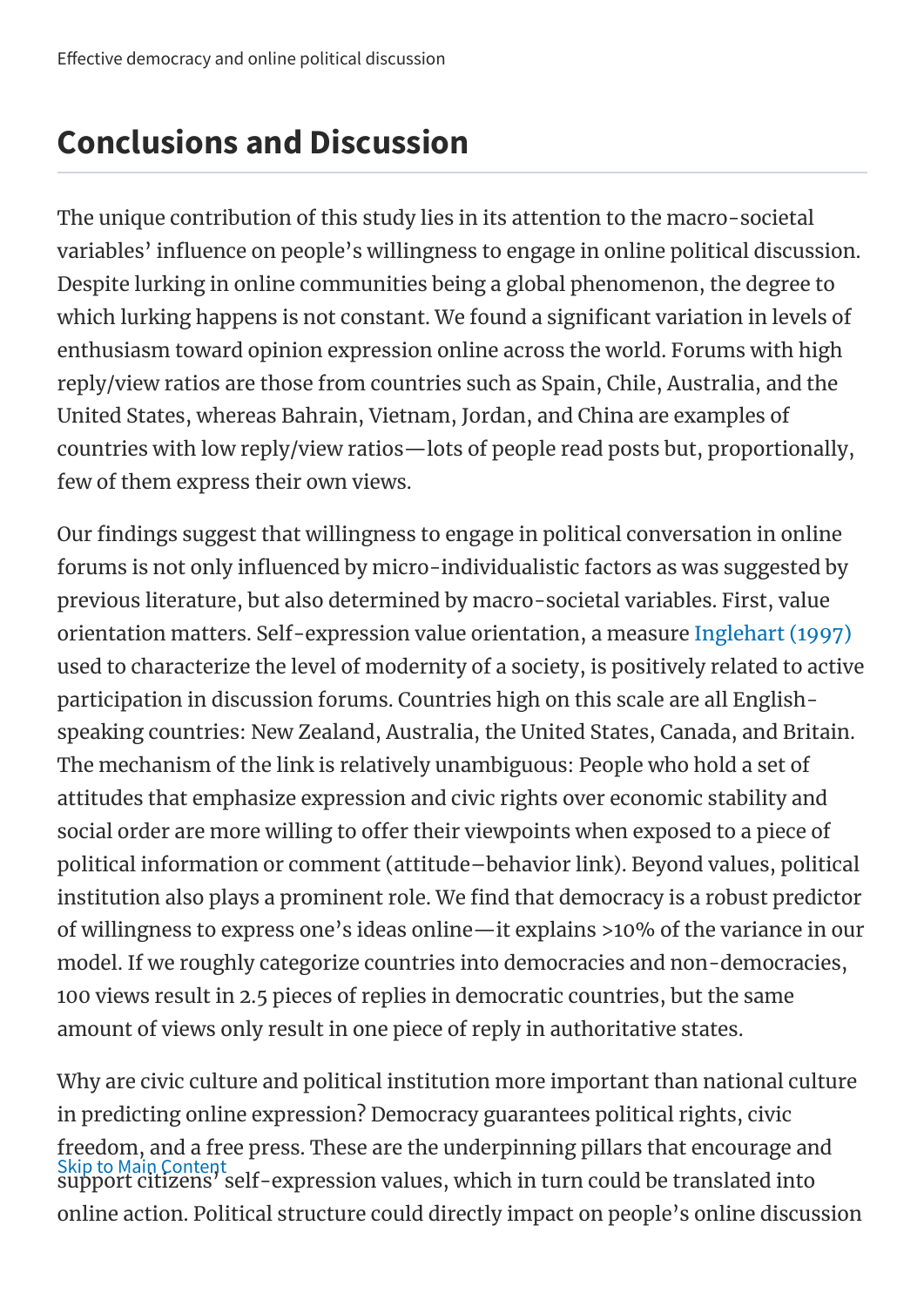through curbing freedom of expression. For the countries with low reply/view ratios in our sample, many implement substantial to pervasive censorship of the Internet (e.g., Vietnam, China, Egypt before the Jasmine Revolution, etc.).

Our findings point to one crucial argument, that is, the impact of the Internet is contingent on political context. The liberalization and empowerment brought by the Internet that idealists foresee are not universal. Although new communication technologies allow easier access to information and provide better platforms for conversation, a vibrant civic culture and a supporting political institution are needed for catalyzing the influence of the Internet. Our finding echoes Groshek's (2009) and others' (Kalathil & Boas, 2003) view that the relationship between Internet adoption and democracy is most robust among countries that are already democratic, albeit overall, Internet penetration rate correlates with levels of democracy (Best & Wade, 2009).

Finally, caution must be applied regarding the limitations of our study. Like all other studies, our data contain noises of different sources. First, one to two forums might not be fully representative of all forums from a single country. Second, forums using a particular language could attract users from neighboring countries, thus muddling our data. Third, it is possible that a discussion thread might contain multiple replies from a single user and therefore the reply/view ratio could be inflated. Despite these limitations, our study documented the influence of macrosocietal variables on Internet forum users' willingness to engage in political discussion. We only examined the situation of online bulletin boards. With the continued growth of social media use for political discussion and collective action, future studies could focus on individual behaviors on social media platforms such as Facebook and Twitter.

Internet World Stats, <http://www.internetworldstats.com/list2.htm> 1

For each country, we aimed to find two forums. Of 75 countries, 28 countries have two forums. For others, due to lack of relevant forums or technical reasons, only one forum was included. 2

If no "politics" sections were found (e.g., China), news or current affairs sections were used instead. 3

### Skip to Main Content 4

[Alexander](#page-0-0) and Welzel (2011) transformed the World Bank's Rule of Law Index into a weighting factor ranging from 0 to 1 by using the following formula: rule of law weighting =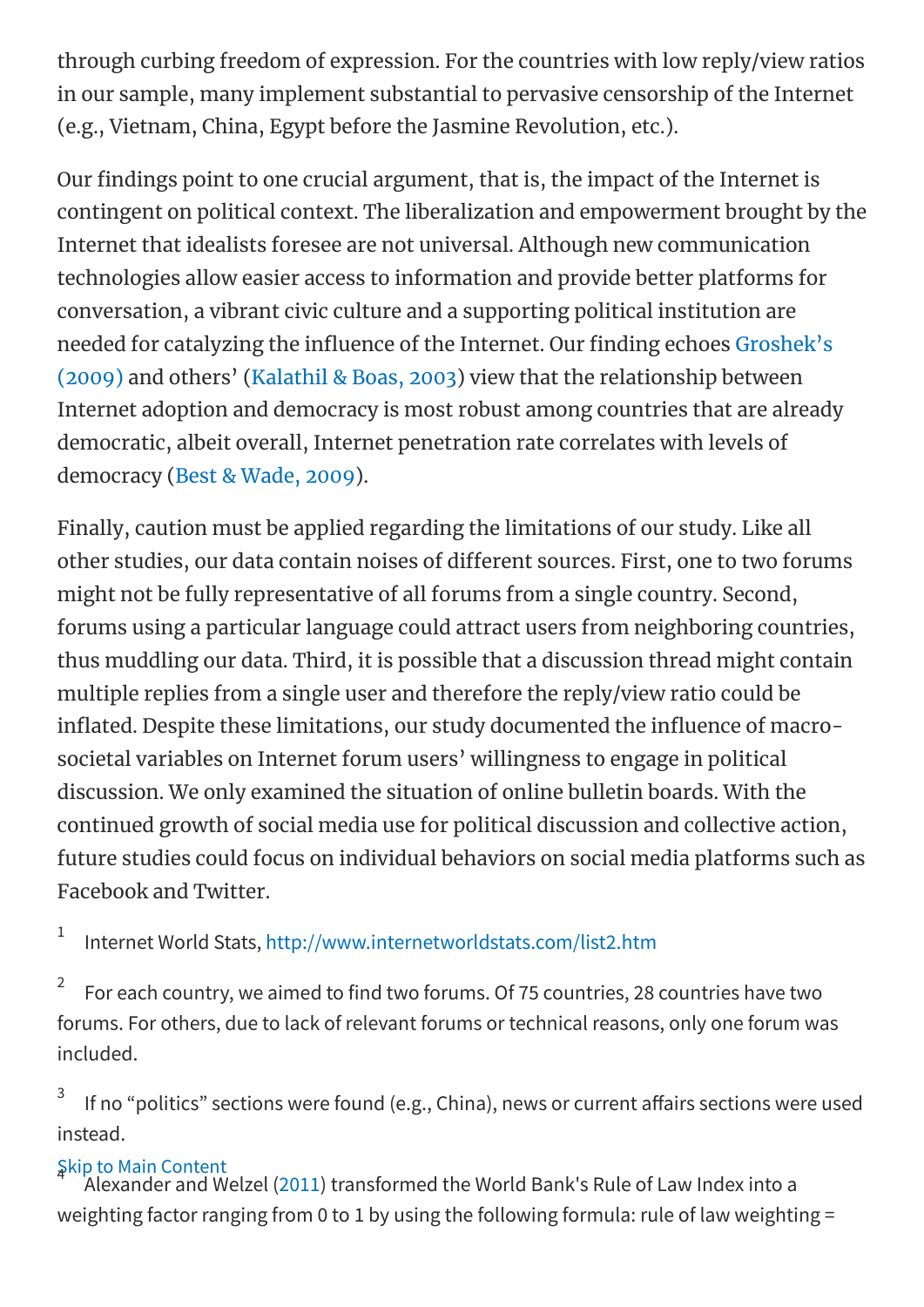(COS-LOS)/(HOS-LOS), where COS is the observed score for a country; LOS and HOS indicate the lowest and highest observed scores for all countries.

## References

Alexander A C, Welzel C. Measuring effective democracy: The human empowerment approach, Comparative Politics , 2011, vol. 43 3(pg. 271- 289) doi:10.5129/001041511795274931 Google [Scholar](https://scholar.google.com/scholar_lookup?title=Measuring%20effective%20democracy%3A%20The%20human%20empowerment%20approach&author=A%20C%20Alexander&author=C%20Welzel&publication_year=2011&journal=Comparative%20Politics&volume=43&pages=271-289) [CrossRef](http://dx.doi.org/10.5129/001041511795274931)

Almond GA, Verba S. , The civic culture: political attitudes and democracy in five nations , 1963Princeton, NJPrinceton University Press

Best M L, Wade K. The Internet and democracy: Global catalyst or democratic dud?, Bulletin of Science Technology Society , 2009, vol. 29 4(pg. 255-271) doi:10.1177/0270467609336304 Google [Scholar](https://scholar.google.com/scholar_lookup?title=The%20Internet%20and%20democracy%3A%20Global%20catalyst%20or%20democratic%20dud%3F&author=M%20L%20Best&author=K%20Wade&publication_year=2009&journal=Bulletin%20of%20Science%20Technology%20Society&volume=29&pages=255-271) [CrossRef](http://dx.doi.org/10.1177/0270467609336304)

Bliese P D, Hanges P J. Being both too liberal and too conservative: The perils of treating grouped data as though they were independent, Organizational Research Methods , 2004, vol. 7 4(pg. 400-417) doi:10.1177/1094428104268542

Google [Scholar](https://scholar.google.com/scholar_lookup?title=Being%20both%20too%20liberal%20and%20too%20conservative%3A%20The%20perils%20of%20treating%20grouped%20data%20as%20though%20they%20were%20independent&author=P%20D%20Bliese&author=P%20J%20Hanges&publication_year=2004&journal=Organizational%20Research%20Methods&volume=7&pages=400-417) [CrossRef](http://dx.doi.org/10.1177/1094428104268542)

Dahlgren P. The Internet, public spheres, and political communication: Dispersion and deliberation, Political Communication , 2005, vol. 22 2(pg. 147- 162) doi:10.1080/10584600590933160 Google [Scholar](https://scholar.google.com/scholar_lookup?title=The%20Internet%2C%20public%20spheres%2C%20and%20political%20communication%3A%20Dispersion%20and%20deliberation&author=P%20Dahlgren&publication_year=2005&journal=Political%20Communication&volume=22&pages=147-162) [CrossRef](http://dx.doi.org/10.1080/10584600590933160)

Davis R. , Politics online: Blogs, chatrooms, and discussion groups in American democracy , 2005New YorkRoutledge

de Zuniga H G, Puig-I-Abril E, Rojas H. Weblogs, traditional sources online and political participation: An assessment of how the internet is changing the political environment, New Media & Society , 2009, vol. 11 4(pg. 553-574) doi:10.1177/1461444809102960

#### Google [Scholar](https://scholar.google.com/scholar_lookup?title=Weblogs%2C%20traditional%20sources%20online%20and%20political%20participation%3A%20An%20assessment%20of%20how%20the%20internet%20is%20changing%20the%20political%20environment&author=H%20G%20de%20Zuniga&author=E%20Puig-I-Abril&author=H%20Rojas&publication_year=2009&journal=New%20Media%20%26%20Society&volume=11&pages=553-574) [CrossRef](http://dx.doi.org/10.1177/1461444809102960)

#### Skip to Main Content

Freelon D G. [Analyzing](#page-0-0) online political discussion using three models of democratic communication, New Media & Society , 2010, vol. 12 7(pg. 1172- 1190) doi:10.1177/1461444809357927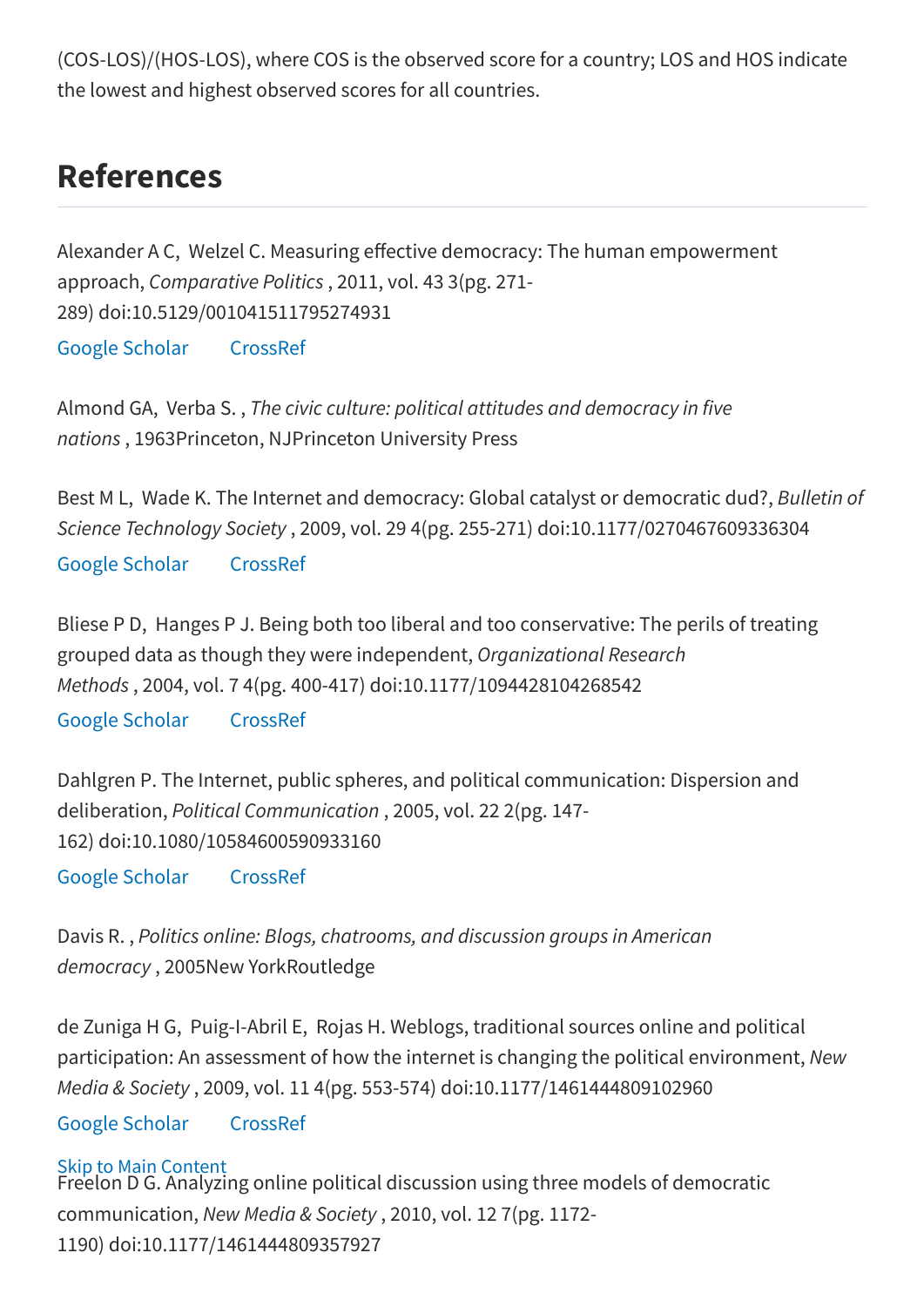Fung A Y H. Identity politics, resistance and new media technologies: A Foucauldian approach to the study of the HKnet, New Media & Society , 2002, vol. 4 2(pg. 185- 204) doi:10.1177/14614440222226334

Google [Scholar](https://scholar.google.com/scholar_lookup?title=Identity%20politics%2C%20resistance%20and%20new%20media%20technologies%3A%20A%20Foucauldian%20approach%20to%20the%20study%20of%20the%20HKnet&author=A%20Y%20H%20Fung&publication_year=2002&journal=New%20Media%20%26%20Society&volume=4&pages=185-204) [CrossRef](http://dx.doi.org/10.1177/14614440222226334)

Groshek J. The democratic effects of the Internet, 1994–2003: A cross-national inquiry of 152 countries, International Communication Gazette , 2009, vol. 71 3(pg. 115- 136) doi:10.1177/1748048508100909

Google [Scholar](https://scholar.google.com/scholar_lookup?title=The%20democratic%20effects%20of%20the%20Internet%2C%201994%E2%80%932003%3A%20A%20cross-national%20inquiry%20of%20152%20countries&author=J%20Groshek&publication_year=2009&journal=International%20Communication%20Gazette&volume=71&pages=115-136) [CrossRef](http://dx.doi.org/10.1177/1748048508100909)

Himelboim I. Reply distribution in online discussions: A comparative network analysis of political and health newsgroups, Journal of Computer-Mediated Communication , 2008, vol. 14 1(pg. 156-177) doi:10.1111/j.1083-6101.2008.01435.x

Google [Scholar](https://scholar.google.com/scholar_lookup?title=Reply%20distribution%20in%20online%20discussions%3A%20A%20comparative%20network%20analysis%20of%20political%20and%20health%20newsgroups&author=I%20Himelboim&publication_year=2008&journal=Journal%20of%20Computer-Mediated%20Communication&volume=14&pages=156-177) [CrossRef](http://dx.doi.org/10.1111/jcmc.2008.14.issue-1)

Himelboim I, Gleave E, Smith M. Discussion catalysts in online political discussions: Content importers and conversation starters, Journal of Computer-Mediated Communication , 2009, vol. 14 4(pg. 771-789)

Google [Scholar](https://scholar.google.com/scholar_lookup?title=Discussion%20catalysts%20in%20online%20political%20discussions%3A%20Content%20importers%20and%20conversation%20starters&author=I%20Himelboim&author=E%20Gleave&author=M%20Smith&publication_year=2009&journal=Journal%20of%20Computer-Mediated%20Communication&volume=14&pages=771-789) [CrossRef](http://dx.doi.org/10.1111/jcmc.2009.14.issue-4)

Hofstede G. , Culture's consequences: Comparing values, behaviors, institutions and organization across nations , 2001Thousand Oaks, CASage Publications

Hofstede G, Hofstede G J, Minkov M., Cultures and organizations: Software of the mind , 20103rdNew York, USAMcGraw-Hill

Howard P N, Hussain M M. The role of digital media, Journal of Democracy , 2011, vol. 22 3(pg. 35-48) Google [Scholar](https://scholar.google.com/scholar_lookup?title=The%20role%20of%20digital%20media&author=P%20N%20Howard&author=M%20M%20Hussain&publication_year=2011&journal=Journal%20of%20Democracy&volume=22&pages=35-48) [CrossRef](http://dx.doi.org/10.1353/jod.2011.0041)

Howard P N, Jones S. , Society online: The internet in context , 2003Thousand Oaks, CASage

Skip to Main [Content](#page-0-0) Inglehart R. , Modernization and postmodernization: cultural, economic, and political change in 43 societies , 1997Princeton, NJPrinceton University Press

Inglehart R, Welzel C. Democratic institutions and political culture: Misconceptions in addressing the ecological fallacy, Comparative Politics , 2003, vol. 35 (pg. 61-79)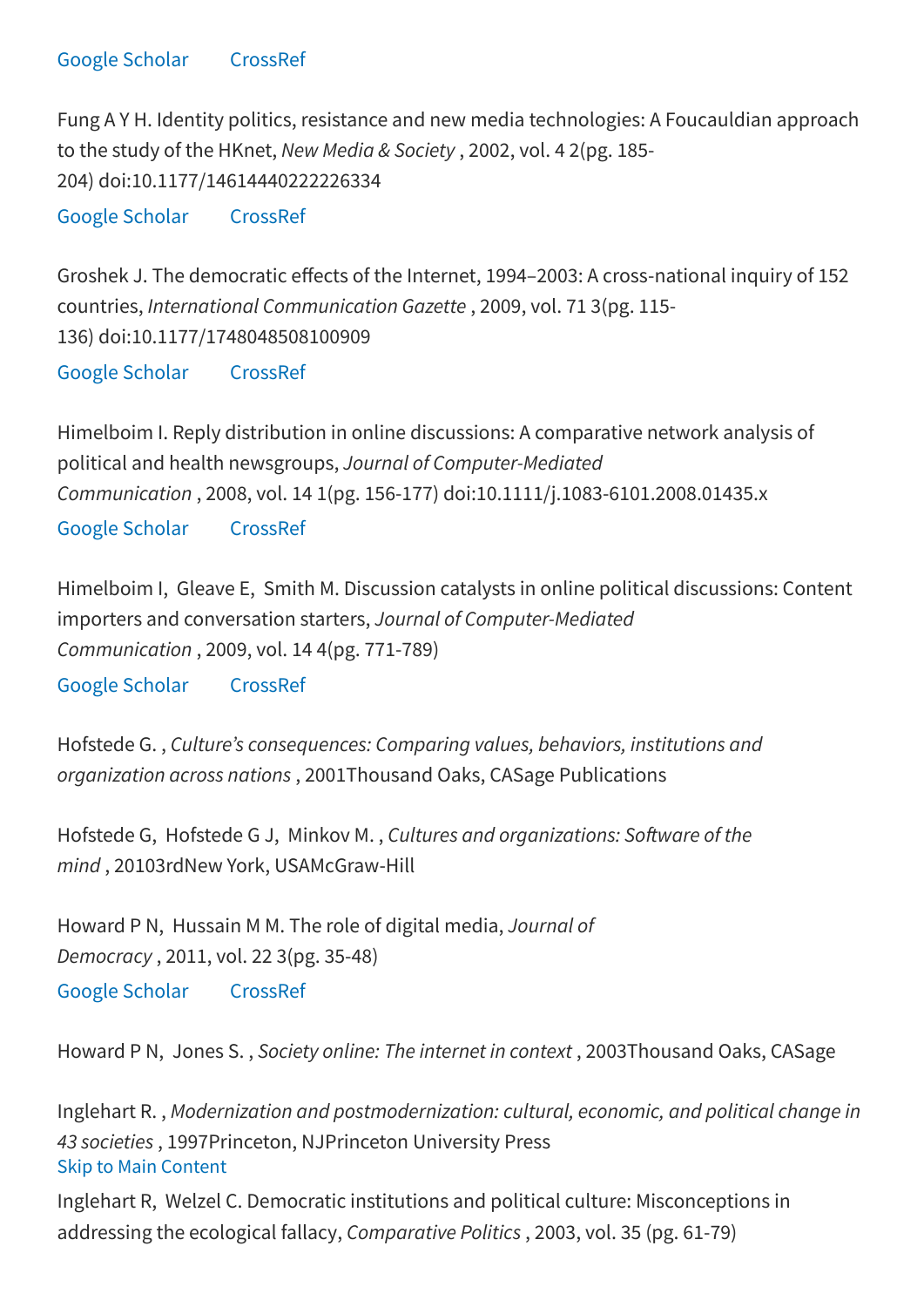Inglehart R, Welzel C. , Modernization, cultural change and democracy , 2005New YorkCambridge University Press

Inglehart R, Welzel C. Changing mass priorities: The link between modernization and democracy, Perspectives on Politics , 2010, vol. 8 2(pg. 551- 567) doi:10.1017/S1537592710001258

Google [Scholar](https://scholar.google.com/scholar_lookup?title=Changing%20mass%20priorities%3A%20The%20link%20between%20modernization%20and%20democracy&author=R%20Inglehart&author=C%20Welzel&publication_year=2010&journal=Perspectives%20on%20Politics&volume=8&pages=551-567) [CrossRef](http://dx.doi.org/10.1017/S1537592710001258)

Jones Q, Rafaeli S. User population and user contributions to virtual publics: A systems model, 1999Proceedings of Group 99Phoenix, AZACM Press doi:10.1145/320297.32032

Jouet J, Vedel T, Comby J B. Political information and interpersonal conversations in a multimedia environment: A quantitative and qualitative examination of information practices in France, European Journal of Communication , 2011, vol. 26 4(pg. 361- 375) doi:10.1177/0267323111423375

Google [Scholar](https://scholar.google.com/scholar_lookup?title=Political%20information%20and%20interpersonal%20conversations%20in%20a%20multimedia%20environment%3A%20A%20quantitative%20and%20qualitative%20examination%20of%20information%20practices%20in%20France&author=J%20Jouet&author=T%20Vedel&author=J%20B%20Comby&publication_year=2011&journal=European%20Journal%20of%20Communication&volume=26&pages=361-375) [CrossRef](http://dx.doi.org/10.1177/0267323111423375)

Kalathil S, Boas T C., Open networks, closed regimes, 2003WashingtonCarnegie Endowment for International Peace

Knutsen C H. Measuring effective democracy, International Political Science Review , 2010, vol. 31 2(pg. 109-128)

Google [Scholar](https://scholar.google.com/scholar_lookup?title=Measuring%20effective%20democracy&author=C%20H%20Knutsen&publication_year=2010&journal=International%20Political%20Science%20Review&volume=31&pages=109-128) [CrossRef](http://dx.doi.org/10.1177/0192512110364736)

Lamont C. (1959). Dialogue on John Dewey. New York: Horizon

McConnell B, Huba J. , The 1% rule: Charting citizen participation , 2006 Retrieved from http://web.archive.org/web/20100511081141/http://www.churchofthecustomer.com/blog/20 06/05/charting\_wiki\_p.html

Nah S, Veenstra A S, Shah D V. The Internet and anti-war activism: A case study of information, expression, and action, Journal of Computer-Mediated Communication , 2006, vol. 12 1(pg. 230-247) doi:10.1111/j.1083-6101.2006.00323.x

Skip to Main [Content](#page-0-0) Google [Scholar](https://scholar.google.com/scholar_lookup?title=The%20Internet%20and%20anti-war%20activism%3A%20A%20case%20study%20of%20information%2C%20expression%2C%20and%20action&author=S%20Nah&author=A%20S%20Veenstra&author=D%20V%20Shah&publication_year=2006&journal=Journal%20of%20Computer-Mediated%20Communication&volume=12&pages=230-247) [CrossRef](http://dx.doi.org/10.1111/jcmc.2006.12.issue-1)

Nashmi E A, Cleary J, Molleda J C, McAdams M. Internet political discussions in the Arab world: A look at online forums from Kuwait, Saudi Arabia, Egypt and Jordan, International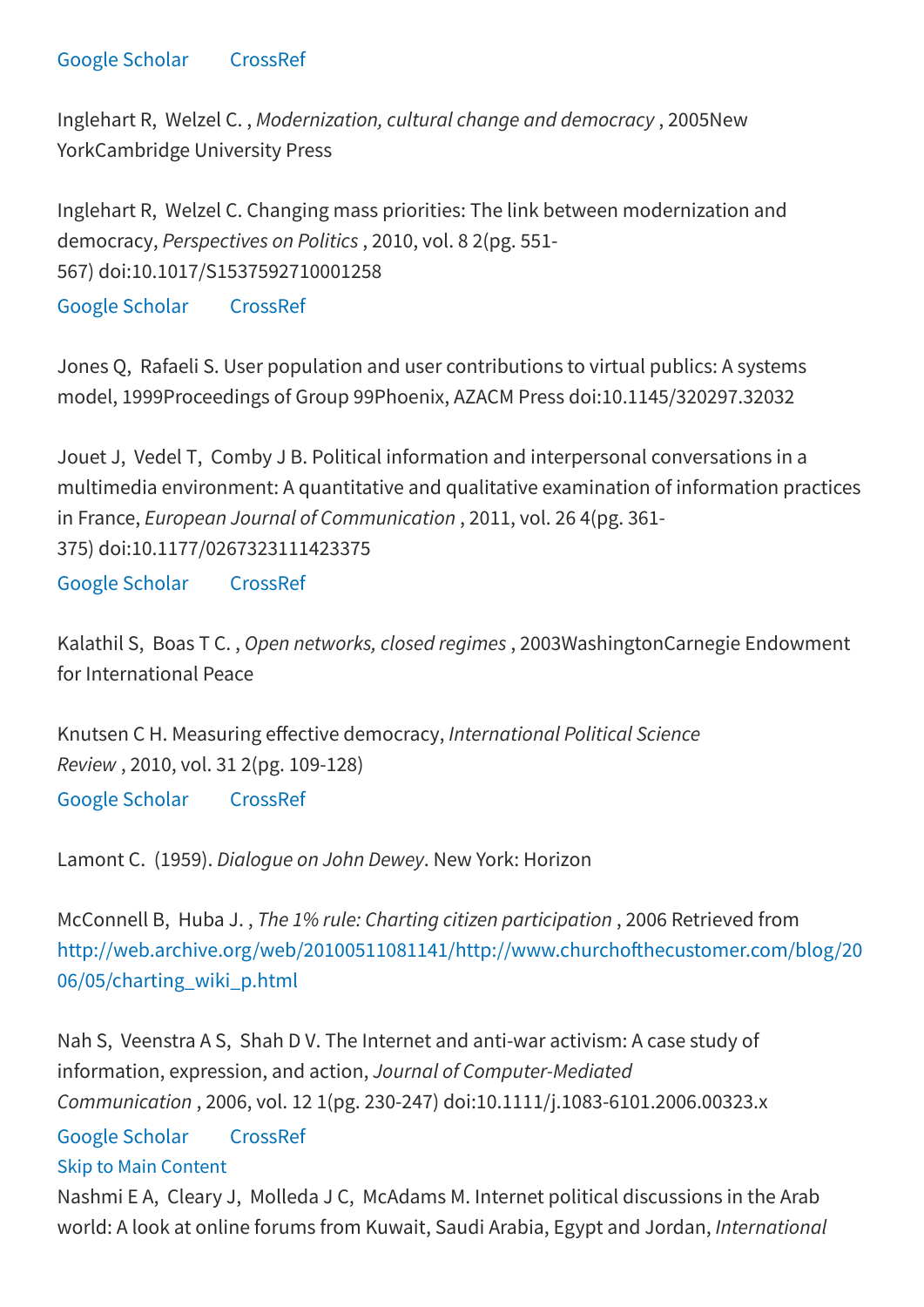Communication Gazette , 2010, vol. 72 8(pg. 719-738) doi:10.1177/1748048510380810 Google [Scholar](https://scholar.google.com/scholar_lookup?title=Internet%20political%20discussions%20in%20the%20Arab%20world%3A%20A%20look%20at%20online%20forums%20from%20Kuwait%2C%20Saudi%20Arabia%2C%20Egypt%20and%20Jordan&author=E%20A%20Nashmi&author=J%20Cleary&author=J%20C%20Molleda&author=M%20McAdams&publication_year=2010&journal=International%20Communication%20Gazette&volume=72&pages=719-738) [CrossRef](http://dx.doi.org/10.1177/1748048510380810)

Nisbet E C, Stoycheff E, Pearce K E. Internet use and democratic demands: A multinational, multilevel model of Internet use and citizen attitudes about democracy, Journal of Communication , 2012, vol. 62 2(pg. 249-265) doi:10.1111/j.1460-2466.2012.01627.x

Google [Scholar](https://scholar.google.com/scholar_lookup?title=Internet%20use%20and%20democratic%20demands%3A%20A%20multinational%2C%20multilevel%20model%20of%20Internet%20use%20and%20citizen%20attitudes%20about%20democracy&author=E%20C%20Nisbet&author=E%20Stoycheff&author=K%20E%20Pearce&publication_year=2012&journal=Journal%20of%20Communication&volume=62&pages=249-265) [CrossRef](http://dx.doi.org/10.1111/j.1460-2466.2012.01627.x)

Nonnecke B, Preece J. Lurker demographics: Counting the silent, 2000Proceedings of CHI 2000The HagueACM doi:10.1145/332040.332409

Nonnecke B, Preece J, Andrews D. What lurkers and posters think of each other, 2004Hawaii International Conference on System SciencesBig Island, Hawaii doi:10.1109/HICSS.2004.1265462

Papacharissi Z. Democracy online: Civility, politeness, and the democratic potential of online political discussion groups, New Media & Society , 2004, vol. 6 (pg. 259- 283) doi:10.1177/1461444804041444

Google [Scholar](https://scholar.google.com/scholar_lookup?title=Democracy%20online%3A%20Civility%2C%20politeness%2C%20and%20the%20democratic%20potential%20of%20online%20political%20discussion%20groups&author=Z%20Papacharissi&publication_year=2004&journal=New%20Media%20%26%20Society&volume=6&pages=259-283) [CrossRef](http://dx.doi.org/10.1177/1461444804041444)

Preece J, Nonnecke B, Andrews D. The top five reasons for lurking: Improving community experiences for everyone, Computers in Human Behavior , 2004, vol. 20 2(pg. 201- 223) doi:10.1016/j.chb.2003.10.015

Google [Scholar](https://scholar.google.com/scholar_lookup?title=The%20top%20five%20reasons%20for%20lurking%3A%20Improving%20community%20experiences%20for%20everyone&author=J%20Preece&author=B%20Nonnecke&author=D%20Andrews&publication_year=2004&journal=Computers%20in%20Human%20Behavior&volume=20&pages=201-223) [CrossRef](http://dx.doi.org/10.1016/j.chb.2003.10.015)

Price V, Nir L, Cappella J N. Normative and informational influences in online political discussions, Communication Theory , 2006, vol. 16 1(pg. 47-74) doi:10.1111/j.1468- 2885.2006.00005.x

Google [Scholar](https://scholar.google.com/scholar_lookup?title=Normative%20and%20informational%20influences%20in%20online%20political%20discussions&author=V%20Price&author=L%20Nir&author=J%20N%20Cappella&publication_year=2006&journal=Communication%20Theory&volume=16&pages=47-74) [CrossRef](http://dx.doi.org/10.1111/comt.2006.16.issue-1)

Rheingold H. , The virtual community: Homesteading on the electronic frontier , 1993Reading, MAAddison-Wesley

Ridings C, Gefen D, Arinze B. Psychological barriers: Lurker and poster motivation and behavior in online communities, Communications of AIS , 2006, vol. 18 (pg. 329-354)

Robitቤሪክ <sup>in</sup> Debath g the events of September 11th: Discursive and interactional dynamics in three online fora, Journal of Computer-Mediated Communication , 2005, vol. 10 4 doi:10.1111/j.1083-6101.2005.tb00267.x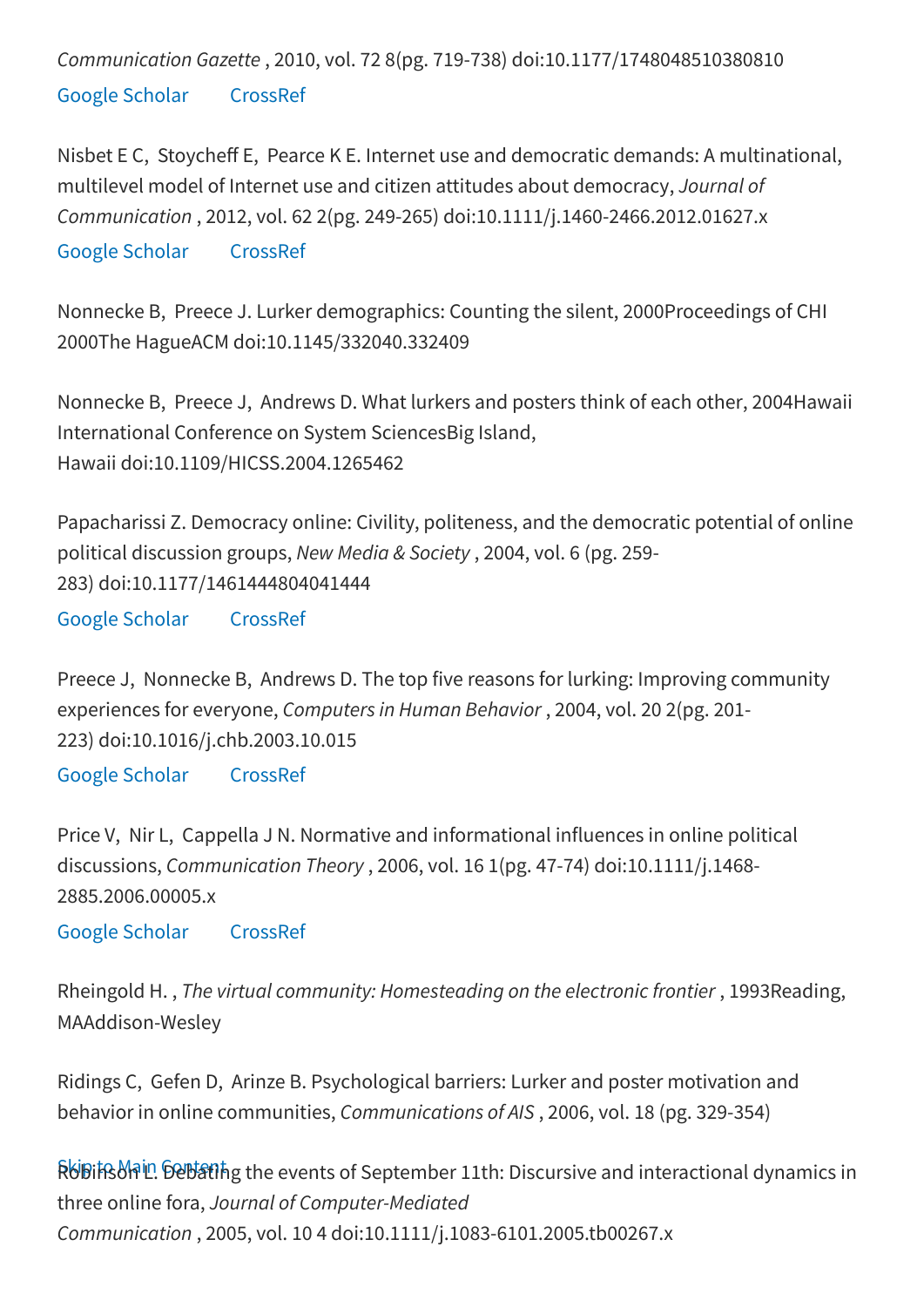Rose R. Haerpfer CW, Bernhagen P, Inglehart R, Wlezen C. Democratic and Undemocratic States, Democratization , 2009OxfordOxford University Press(pg. 10-23)

Schneider S M. Creating a democratic public sphere through political discussion: A case study of abortion conversation on the Internet, Social Science Computer Review , 1996, vol. 14 4(pg. 373-393) doi:10.1177/089443939601400401

Google [Scholar](https://scholar.google.com/scholar_lookup?title=Creating%20a%20democratic%20public%20sphere%20through%20political%20discussion%3A%20A%20case%20study%20of%20abortion%20conversation%20on%20the%20Internet&author=S%20M%20Schneider&publication_year=1996&journal=Social%20Science%20Computer%20Review&volume=14&pages=373-393) [CrossRef](http://dx.doi.org/10.1177/089443939601400401)

Schwartz E. Looking for community on the Internet, National Civic Review , 1995, vol. 84 1(pg. 37-41) doi:10.1002/ncr.4100840107 Google [Scholar](https://scholar.google.com/scholar_lookup?title=Looking%20for%20community%20on%20the%20Internet&author=E%20Schwartz&publication_year=1995&journal=National%20Civic%20Review&volume=84&pages=37-41) [CrossRef](http://dx.doi.org/10.1002/(ISSN)1542-7811)

Shah D V, Cho J, Eveland W P, Kwak N. Information and expression in a digital age—Modeling Internet effects on civic participation, Communication Research, 2005, vol. 32 5(pg. 531-565) doi:10.1177/0093650505279209

Google [Scholar](https://scholar.google.com/scholar_lookup?title=Information%20and%20expression%20in%20a%20digital%20age%E2%80%94Modeling%20Internet%20effects%20on%20civic%20participation&author=D%20V%20Shah&author=J%20Cho&author=W%20P%20Eveland&author=N%20Kwak&publication_year=2005&journal=Communication%20Research&volume=32&pages=531-565) [CrossRef](http://dx.doi.org/10.1177/0093650205279209)

Shen F, Wang N, Guo Z S, Guo L. Online network size, rfficacy, and opinion expression: Assessing the impacts of Internet use in China, International Journal of Public Opinion Research , 2009, vol. 21 4(pg. 451-476) doi:10.1093/ijpor/edp046 Google [Scholar](https://scholar.google.com/scholar_lookup?title=Online%20network%20size%2C%20rfficacy%2C%20and%20opinion%20expression%3A%20Assessing%20the%20impacts%20of%20Internet%20use%20in%20China&author=F%20Shen&author=N%20Wang&author=Z%20S%20Guo&author=L%20Guo&publication_year=2009&journal=International%20Journal%20of%20Public%20Opinion%20Research&volume=21&pages=451-476) [CrossRef](http://dx.doi.org/10.1093/ijpor/edp046)

Slater M D. Reinforcing spirals: The mutual influence of media selectivity and media effects and their impact on individual behavior and social identity, Communication Theory , 2007, vol. 17 3(pg. 281-303) doi:10.1111/j.1468-2885.2007.00296.x

Google [Scholar](https://scholar.google.com/scholar_lookup?title=Reinforcing%20spirals%3A%20The%20mutual%20influence%20of%20media%20selectivity%20and%20media%20effects%20and%20their%20impact%20on%20individual%20behavior%20and%20social%20identity&author=M%20D%20Slater&publication_year=2007&journal=Communication%20Theory&volume=17&pages=281-303) [CrossRef](http://dx.doi.org/10.1111/comt.2007.17.issue-3)

Stromer-Galley J. Diversity of political conversation on the Internet: Users' perspectives, Journal of Computer-Mediated Communication , 2003, vol. 8 3 doi:10.1111/j.1083-6101.2003.tb00215.x

Stromer-Galley J, Wichowski A. Burnett R, Consalvo M, Ess C. Political discussion online, Chapter 8, The handbook of internet studies , 2010Oxford, UKWiley-Blackwell doi:10.1002/9781444314861

FethTo Majy & Policy, 2009, vol. 22 2(pg. 125-131) doi:10.1007/s12130-009-9073-0 Thammo T. The Internet in Thailand: An alternative means of communication, Knowledge,

Google [Scholar](https://scholar.google.com/scholar_lookup?title=The%20Internet%20in%20Thailand%3A%20An%20alternative%20means%20of%20communication&author=T%20Thammo&publication_year=2009&journal=Knowledge%2C%20Technology%20%26%20Policy&volume=22&pages=125-131) [CrossRef](http://dx.doi.org/10.1007/s12130-009-9073-0)